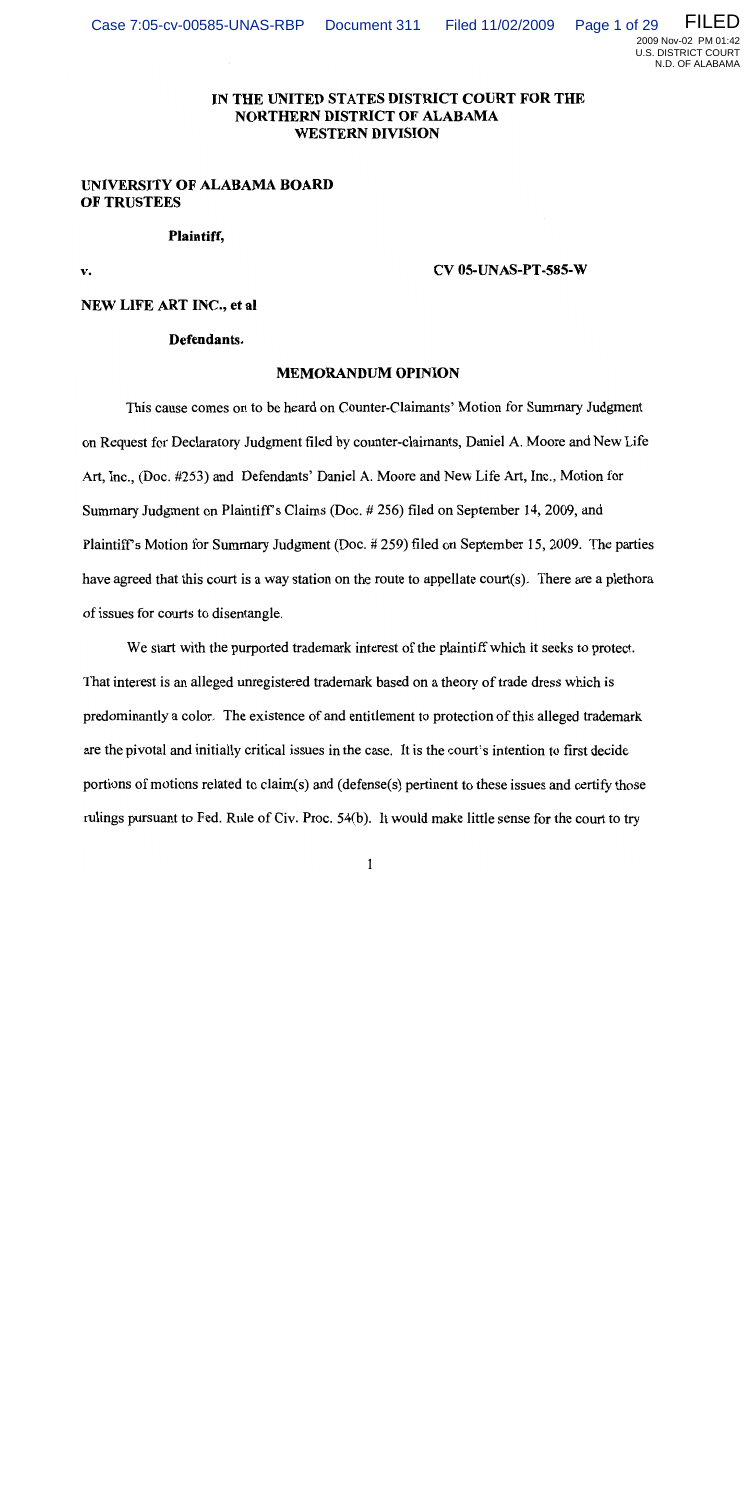all the claims and defenses without these issues first being decided by controlling authority.<sup>1</sup> Both sides argue that these claims and defenses are ripe for summary judgment, one way or the other. The court has not attempted to list all the places where the parties have argued that there is no genuine issue of material facts. This case has a too long a history of aborted attempts at mediation, special master, new judges, etc. It would be foolish to try the case and then have basic issues of law overturned.

# Pertinent Facts and Discussion of Claim(s)<sup>2</sup>

The defendant Daniel Moore (Moore) is a highly qualified and well known sports artist who has painted a number of artistic presentations of notable University of Alabama football plays. The defendant New Life Art, Inc. (New Life) is the corporation which governs Moore's business. Moore's paintings have had highly successful sales, mostly to University of Alabama fans, and the sales have been profitable to both sides of this case. The plaintiff fully acknowledges that Moore's work is of superior quality. Moore's first successful such painting was in 1979. It was not licensed by the plaintiff, but has benefitted both sides and led to other successful sales of other paintings beneficial to both sides. The relationship between the parties remained pleasant and amicable throughout the early years.

The first licensing agreements between the parties came in 1991,<sup>3</sup> and this licensing

<sup>&</sup>lt;sup>1</sup>It is highly unlikely that this case can ever be settled without these pivotal issues being finally decided.

 $2$ The court has been inundated (some self-imposed) with numbers of briefs, evidentiary submissions, exhibits, etc. It will not attempt to recount every detail. If there is an appeal, the parties can expand on what the court states as pertinent. The file should indicate why this court cannot possibly fully discuss all the detail related to this case.

 $3$ The plaintiff began licensing in 1981, but did not start licensing defendants until 1991.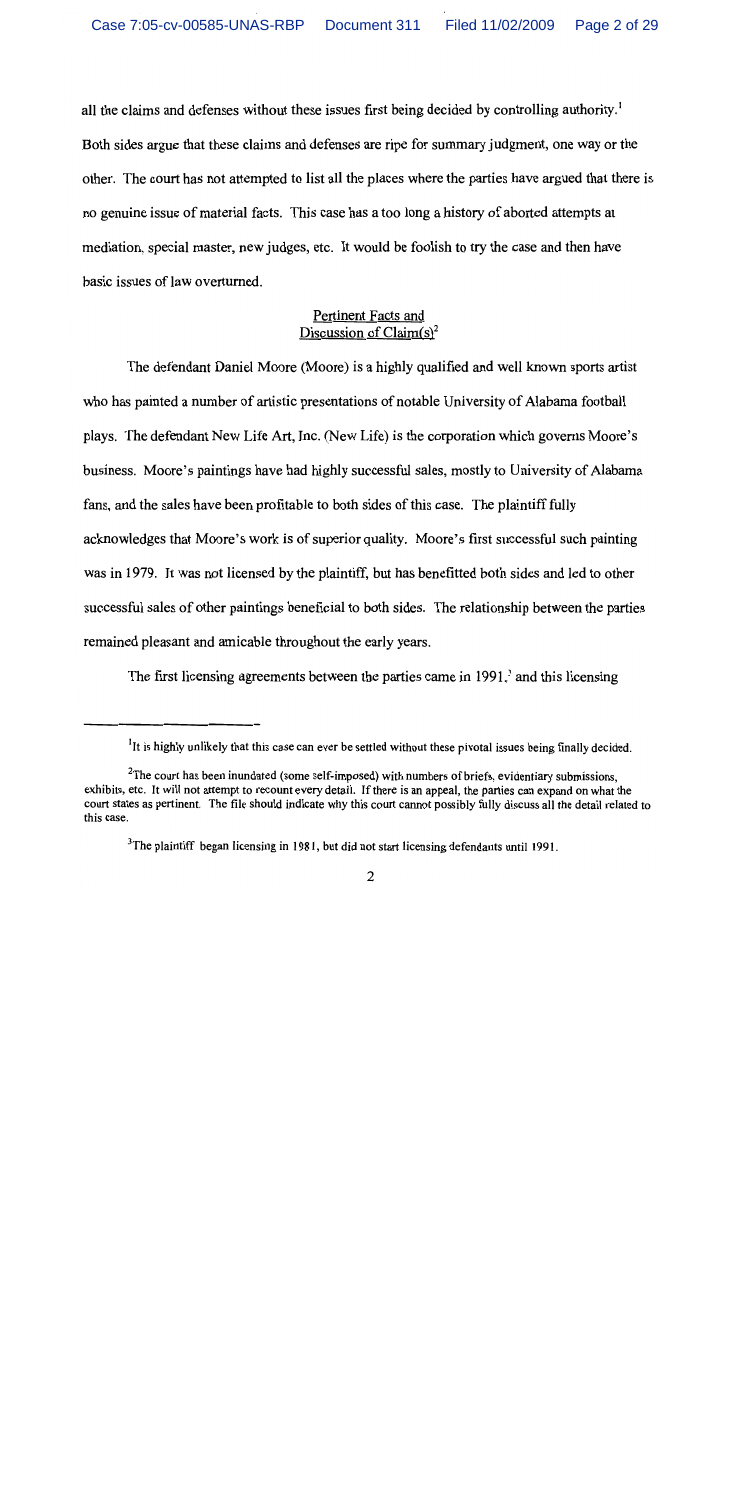continued until 2000. Sometime before the termination of the last agreement, the dispute which led to this lawsuit and the issues which this court is now addressing began. The defendants took the position that Moore's paintings (referred to as "images") and prints, as distinguished from "Indicia," did not have to be licensed. The plaintiff took the position that the uniforms worn by its football players in its colors were trade dress on which it had a protectable trademark and that the defendants cannot portray and sell football scenes which include those uniforms without a license to do so. Thus the initial main dispute became and is: Do defendants infringe on plaintiff's trademark if they create and sell paintings and prints which include as part of their depictions the uniforms of University of Alabama football players? The defendants do not claim that they have the present right to depict anywhere on their paintings or prints the "Indicia" which are specifically pictured and shown as "Indicia" in the license agreements.<sup>4</sup>

Plaintiff argues that the following sample language in the various agreements causes the uniforms to be "Indicia" although the uniforms are not shown on the various exhibits: "'Licensed" Indicia' means the names, symbols, designs, and colors of the Member Universities ...." Various license agreements include as part of exhibits the following: "The University of Alabama is the owner of all rights, title and interest in and to the following Indicia which includes trademarks service marks, trade names, designs, logos, seals and symbols." Beneath this language on some, if not all, exhibits there are *shown* pictured images of various logos, seals, symbols, etc. Above these images is also a listing of "Verbiages" and "Colors: Crimson PMS 201 Gray PMS 429." This court is of the opinion that the reasonable inference is that the

<sup>&</sup>lt;sup>4</sup>See Exhibit B to an agreement dated October 17, 1991, Exhibit A to an agreement dated January 27, 1993. Exhibit A to an agreement dated November 1993, Exhibit A to a license dated June 15, 1994, Exhibit A to a license dated Dec-Jan. 1994-1995, etc.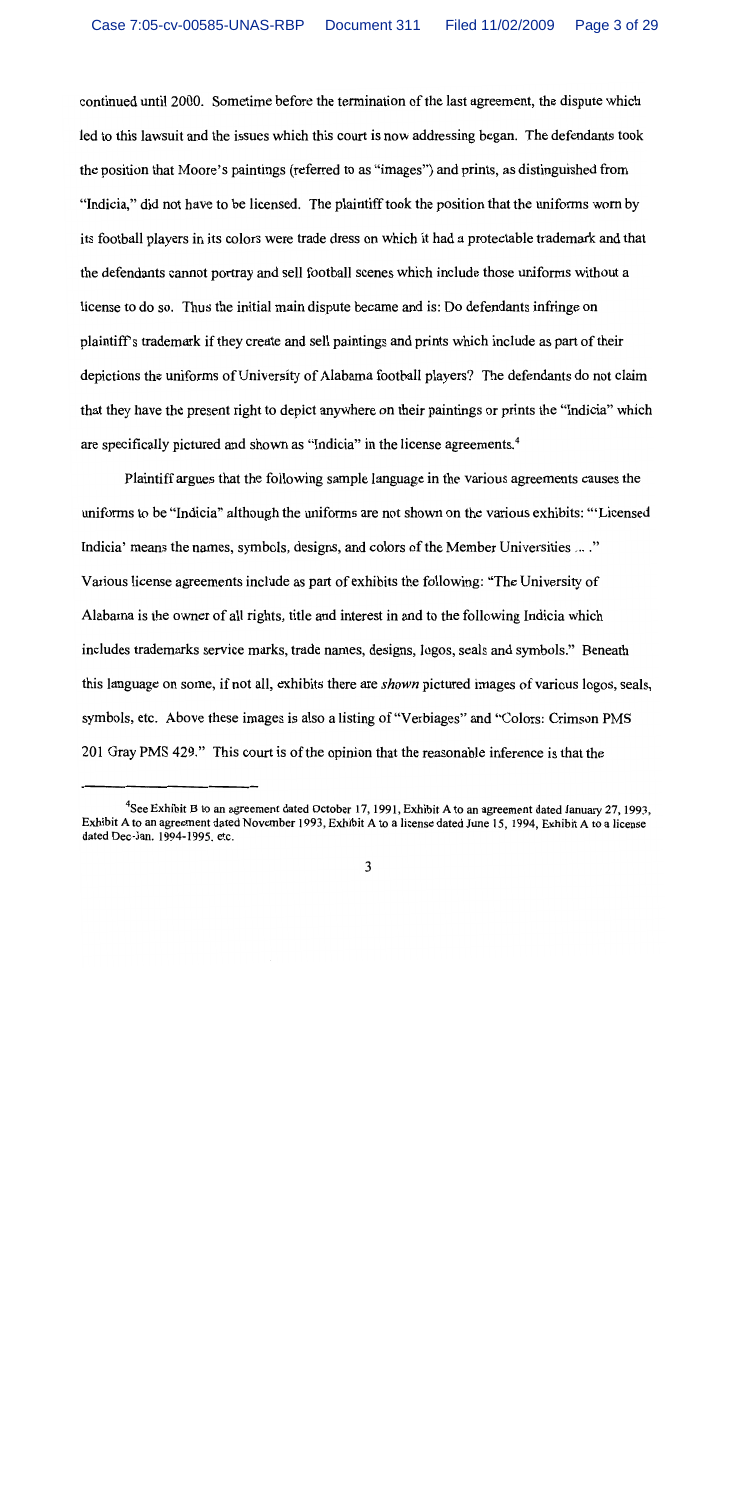"Colors" relate to the *shown* images and not to some universal depiction of colors. This inference is supported by the fact that beneath the pictured images there is the following statement: "In addition to the Indicia shown above, any Indicia adopted hereafter and used or approved for use by the University shall be deemed to be additions to the Indicia as though shown above and shall be subject to the terms and conditions of the Agreement." (Emphasis added.) See attached Exhibits 1, 2, 3 and 4. Uniforms are not pictured or *shown* on any exhibit to any agreement.

If the uniforms are to be considered trade dress marks, there is no reasonable inference that it results from language in the license agreements.<sup>5</sup> In addition to the foregoing, the following language in the agreements suggests that the argument that the "Indicia" term of the agreements includes the uniforms is a late blooming stretch.

> "Prints" means the fine art limited addition prints listed in Appendix C attached hereto and *bearing* Indicia." (Emphasis added.)

> > . . . . .

"No license is granted hereunder for the use of Indicia for any purpose other than upon or in connection with the Prints named and specified in Appendix C." (Emphasis added.)<sup>6</sup>

"NLA agrees to assist in the protection of the several and joint rights of the University and CM in and to the Indicia. NLA acknowledges that any rights, including copyright or other proprietary rights that it might have in artwork or designs created by it, pursuant to this Agreement, extend only to those elements of the artwork or designs

 $<sup>5</sup>$ If the parties intended that agreements already applied to the quality paintings and prints, a question might</sup> be reasonably asked as to why the dispute arose in 1999 or 2000.

<sup>&</sup>lt;sup>6</sup>Distinguishing "Prints" and "Indicia."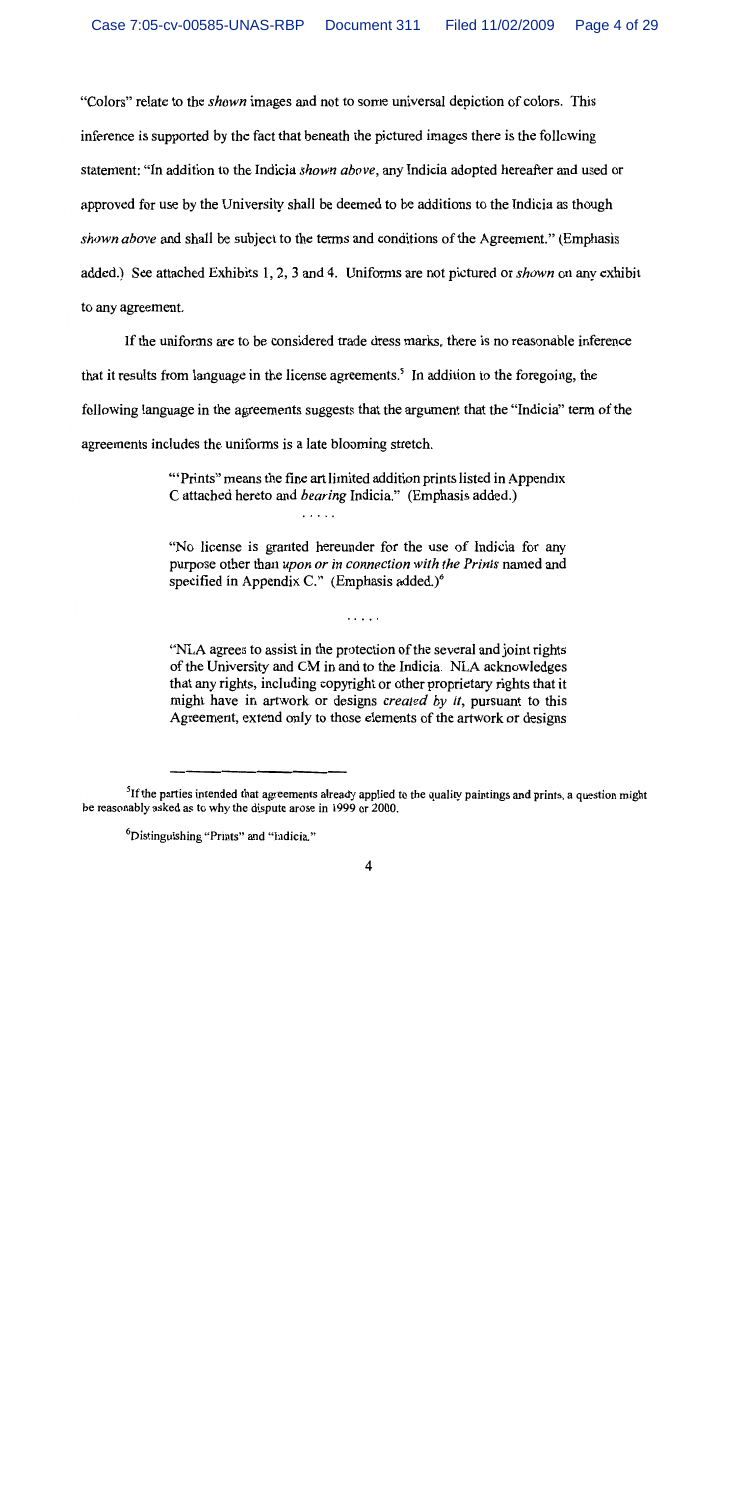which are not part of or included in the Indicia or any derivatives."<sup>7</sup> (Emphasis added.)

. . . . .

"The proper symbol to identify the Indicia as a trademark, (viz, the circle 'A' symbol is registered in the United States Patent and Trademark Office or the 'TM' symbol if not so registered shall be placed next to the Indicia.<sup>8</sup>

. . . . .

After expiration or termination of this Agreement, NLA shall have no further right to manufacture, distribute, sell or otherwise deal in any Prints or other products which utilize the Indicia except as hereinafter provided." (Emphasis added.)<sup>9</sup>

 $. . . . .$ 

"Whereas licensee desires to be licensed to utilize certain Indicia in connection with the manufacture, distribution and sale of certain products, and CLC is willing, subject to certain conditions, to grant such a license." (Emphasis added.)

. . . . .

"'Licensed Articles' means the products listed in Appendix C and *bearing* licensed Indicia." (Emphasis added.)

. . . . .

"Licensee shall not provide any method of application of licensed Indicia to any party unless CLC authorizes licensee to provide said application under the terms of an authorized manufacturer's agreement." $10$  (Emphasis added.)

 $<sup>7</sup>$ It is difficult to imagine how the created "elements of the artwork or designs" could not be a part of the</sup> "artwork or designs." It is apparent that the pictured and "shown" symbols in the various agreement exhibits are the intended "Indicia." This is notwithstanding the various references to the "colors" of these "Indicia."

<sup>&</sup>lt;sup>8</sup>Does this realistically apply to uniforms?

 $9^9$ Again, a distinction between the "Prints" and the "Indicia."

<sup>&</sup>lt;sup>10</sup> "Application" of a painting of uniforms?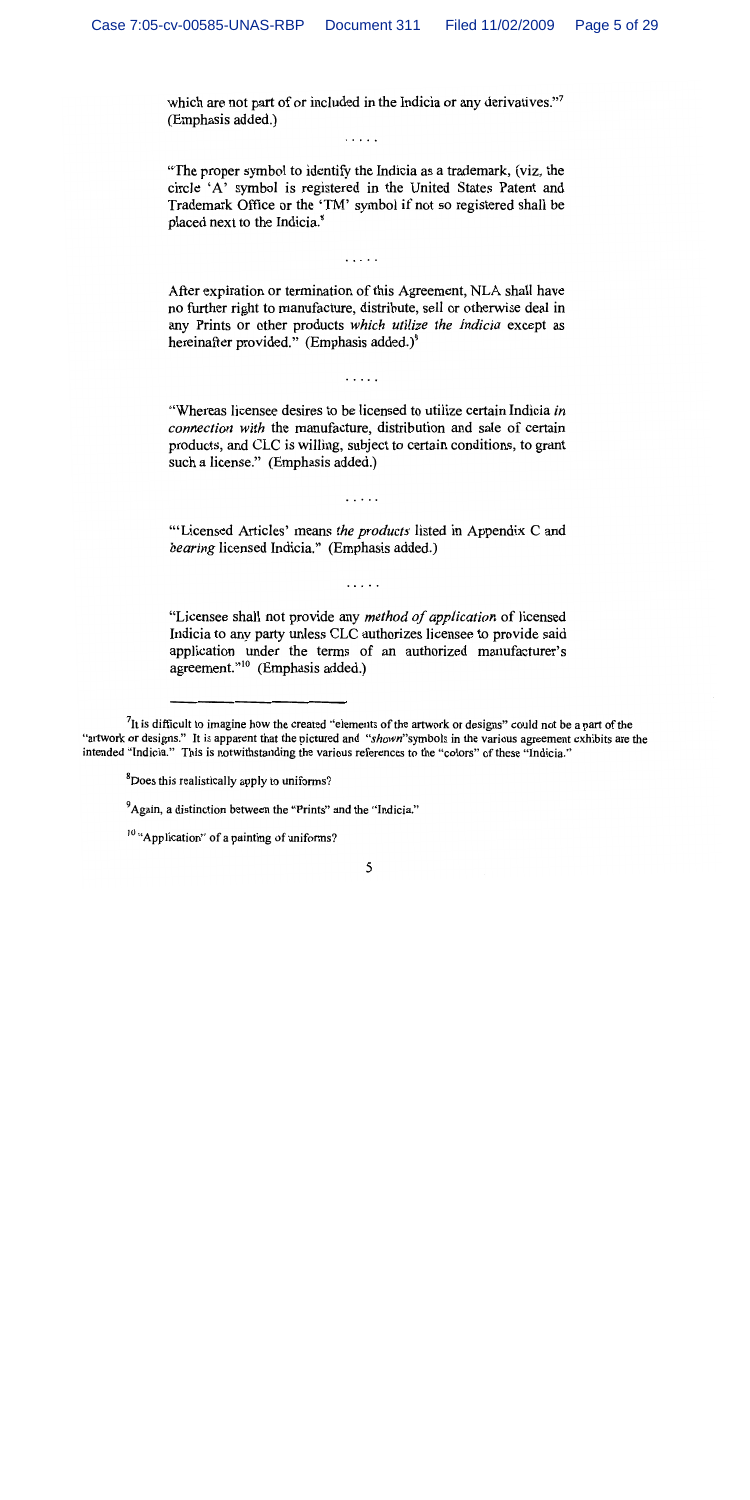There may be other such provisions which distinguish "Indicia" from paintings and prints.

#### **Plaintiff's Positions**

The following is a partial summary of the plaintiff's positions as stated in its briefs filed on August 8, 2006 and in 2009, along with the court's comments...

(1) The defendants "have violated the Lanham Act in connection with their sale of products bearing University trade dress "Indicia," specifically, the University's distinctive crimson and white colors and football team uniforms." The court does not agree that they are inherently distinctive.<sup>11</sup> They may have gained secondary meaning in some quarters.<sup>12</sup>

(2) The case is partially controlled by University of Ga. Athletic Ass'n. v. Laite, 756 F.2d 1535 (11th Cir. 1985); Boston Prof. Hockey Ass'n v. Dallas Corp & Emblem Mfg., Inc., 520 F.2d 1001 (5th Cir. 1975); and Board of Supervisors of LSU. v. Smack Apparel Co., F.3d (5th Cir. ). This court agrees only to the extent that the cases involve non-artistic products such as T-shirts, mugs, etc. As to those type products, the court will grant plaintiff's motion. Laite also involves indicia, a bulldog, of the type pictured and *shown* in some exhibits of the licensing agreements involved in this case, not just colors; and neither is fine art involved.

(3) The trade dress "has secondary meaning and is a strong mark." This court agrees that it has some limited secondary meaning, but not that it is a *strong* mark.

(4) "The University's trade dress attracts the attention of University fans and triggers the

 $<sup>11</sup>$ Being somewhat memorable does not necessarily equate with being distinctive. By law they are not</sup> "inherently "distinctive. See Wal-Mart Stores, Inc. v. Samara Brothers, Inc., 529 U.S. 205 (2000). If they have secondary meaning, they become distinctive of a non-inherent sort. Id. It is highly questionable as to whether "in the minds of the public, the primary significance of [the uniforms] is to identify the source of the product rather than the product itself." Id.

<sup>&</sup>lt;sup>12</sup>See later discussion of other users.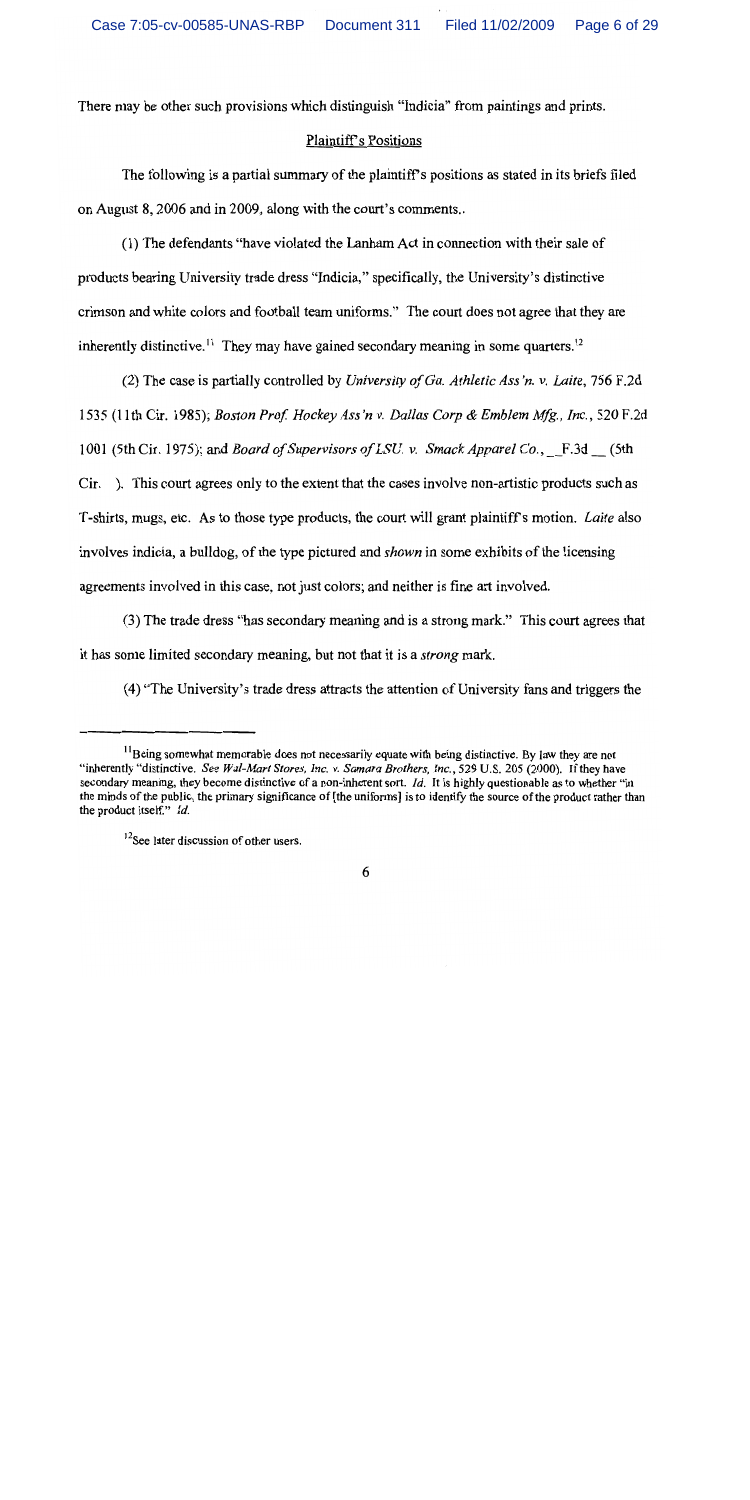sale of Moore's products." The court is of the opinion that the plays and Moore's reputation established during a period when his art was agreeably not licensed are what predominantly trigger the sales. $^{13}$ 

(5) The paintings are not transformative. The court is of the opinion that they are transformative to the extent that they memorialize a football play in a fashion that it can be relished and preserved. The plaintiff has repeatedly complimented the work. If transformation means that it changes history or gives a different meaning to the play, other than significantly highlighting it, it may not be transformative.  $14$  The well known painting of Washington crossing the Delaware may transform a mere description of people rowing in a boat. Plaintiff says that, "Experts for both Moore and the University agree Moore's work captures the most important elements of the game for the fan'and the "overall tone or mood of the environment." In a response filed on October 9, 2009, the plaintiff states:

> Regardless of that evidentiary issue, a dispute over transformation does not impede this Court from deciding the motions for summary judgment because the courts which have used the transformative or similar tests have resolved the issue as a matter of law. See ETW Corp. v. Jereh Publishing, Inc., 332 F.3d 915  $(6<sup>th</sup>$  Cir. 2003) (resolving balance between right of publicity and First Amendment as a matter of law); *Rogers v. Grimaldi*, 875 F.2d 994 (2nd Cir. 1989) (resolving balance between trademark rights and First Amendment as a matter of law); Westchester Media v. PRL USA Holdings. Inc., 214 F.3d 658 (5th Cir. 2000) (same); Anheiser-Busch, Inc. v. Balducci *Publ'n.* 28 F.3d 769 (8th Cir. 1994) (same).

(6) Plaintiff states that the crimson-white color scheme is "unique and distinctive," but

<sup>&</sup>lt;sup>13</sup> Perhaps some loyalty to the University's team, but not the trade dress as such.

<sup>&</sup>lt;sup>14</sup>In the October 25, 2009 Birmingham News, a columnist referred to an Alabama blocked Tennessee field goal attempt in the previous day's game as a "Daniel Moore moment." That may suggest that his paintings are transformative. It may further suggest what motivates some purchasers of his paintings are his own distinctive mark which also has secondary meaning, not crimson uniforms as such.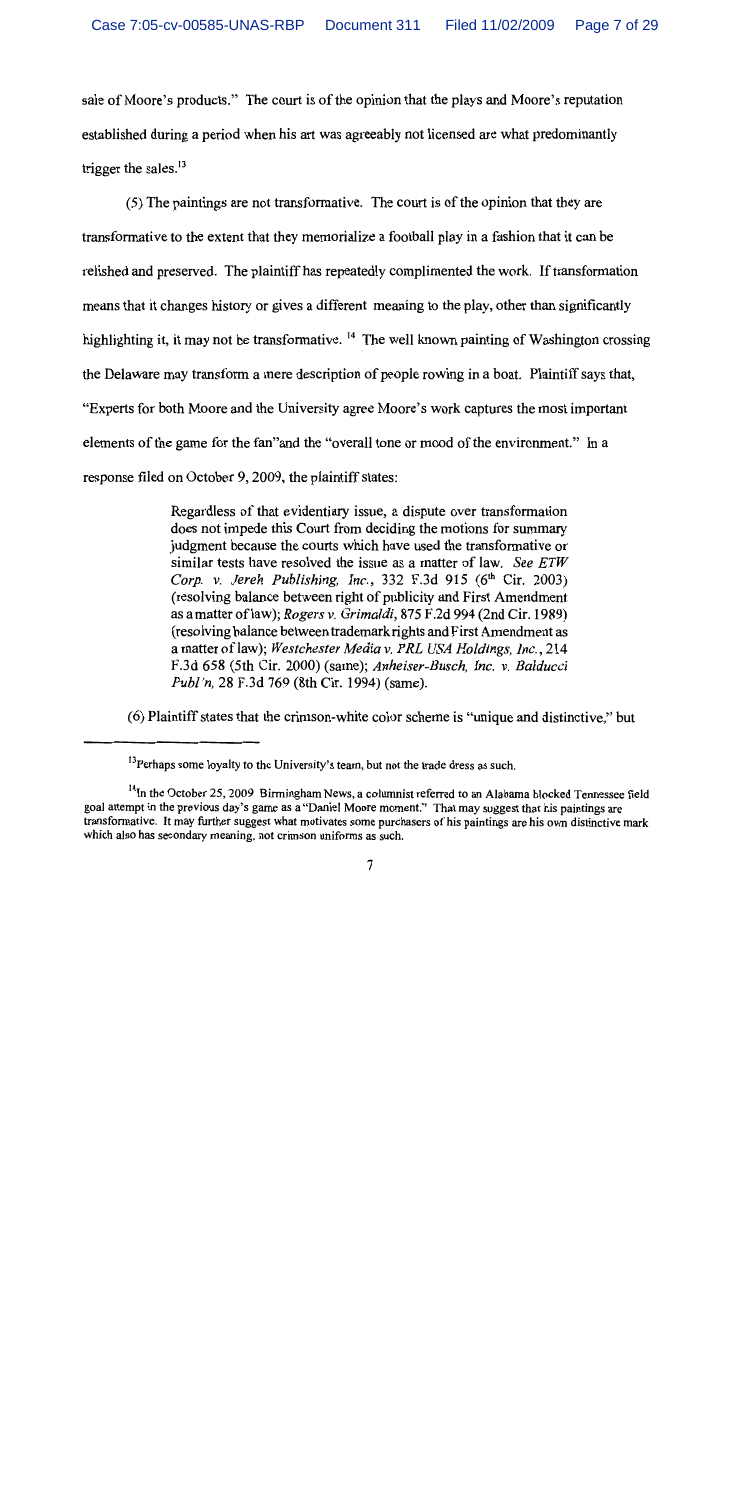also notes that there have been references concerning the team to "Thin Red Line," "Red Elephants," and "Redwood Forest." Crimson is a variation of red colors used by many teams.

(7) "Nothing about the color scheme serves a functional purpose." As indicated by attached Exhibit 6, the first use of crimson by Harvard was "so that spectators could differentiate Harvard's crew team from other teams during a regatta in 1858."<sup>15</sup>

(8) The plaintiff repeatedly emphasizes the reality of Moore's paintings as if it is a further indication of infringement. That reality is what adds strength to the degree of the artistry, distinction and secondary meanings of his paintings.

(9) Plaintiff substantially relies upon a survey to establish likelihood of confusion. The court is of the opinion that the survey lacks strength because of its manner of taking, the form of the questions, the nature of the surveyed customers, and the number of relied upon responders. It involved only one print. The questions are loaded with suggestions that there is a "sponsor" other than the artist.

The court suggests a full reading of the "Notice of Filing [of] Survey Questions" filed on October 27, 2009. The questions and answers create a reasonable inference that the likelihood of confusion may be with the survey. The court has not prepared a compilation of the categories of answers but there is certainly no overwhelming indication of sponsorship by the plaintiff. The names of Moore and New Life and a familiarity with them is somewhat overwhelming. Apparently, any time the University of Alabama is mentioned in a response, it was considered to be the sponsor. The court also notes the emphasis placed in the answers on the fact that Moore's and New Life's names are prominent on paintings. Just as an example, Response Codes 1101-

<sup>&</sup>lt;sup>15</sup>One is reminded of YMCA shirt and skin basketball games.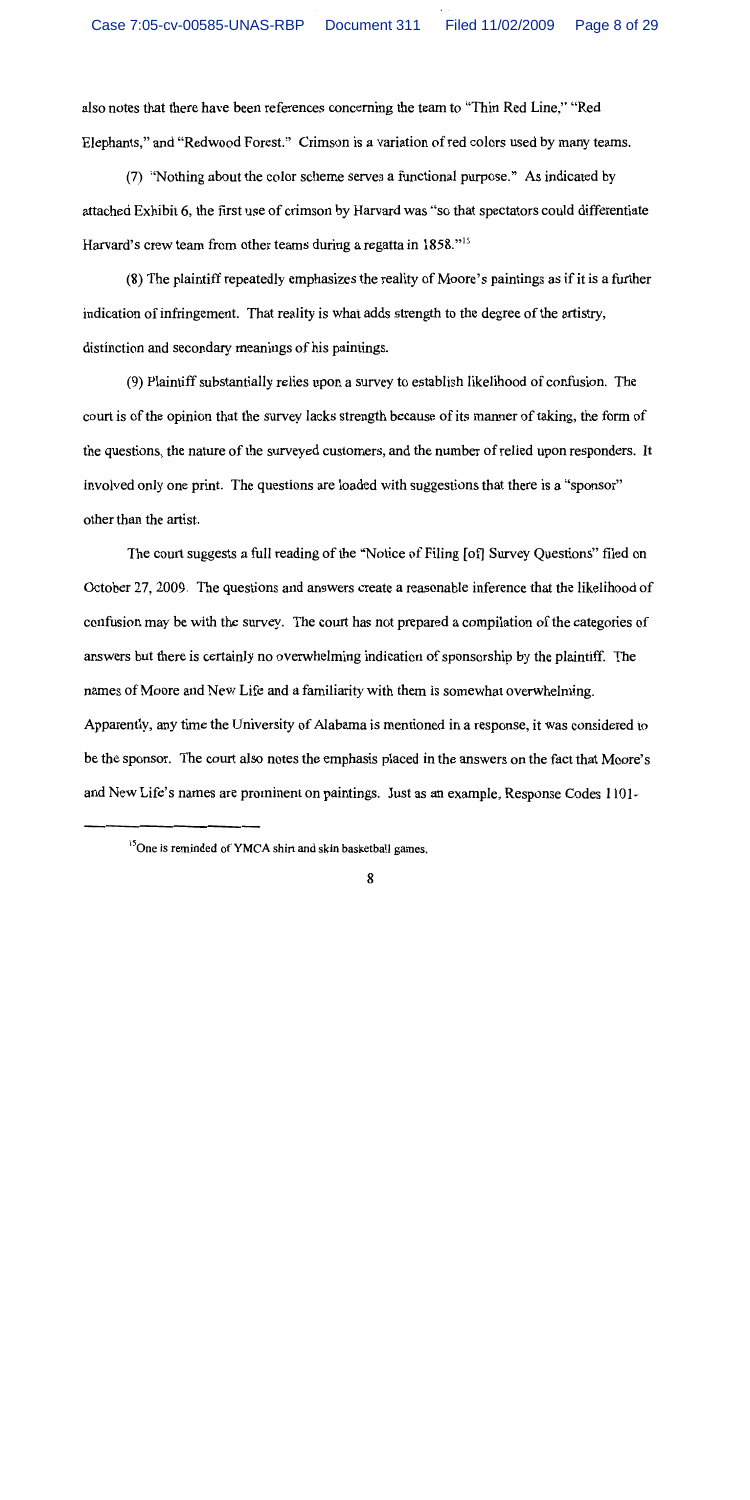1171 answer either Daniel Moore, New Life or both except 1110 and 1169 which say "no idea." This type sequence is somewhat repeated throughout. At one point, the question changes from "Who do you believe is sponsoring or promoting the art work ..." to "Who else, if anyone, do you believe is sponsoring or promoting the art work ...?"

(10) The court does not agree that the uniforms of a variation of the color red are inherently distinctive and non-functional. As stated, they may have limited secondary meaning in the region and, thus, become somewhat distinctive. The plaintiff argues that the term "Indicia" used in the various license agreements includes football uniforms because of their colors. The plaintiff further argues that the license agreements and controlling law require that after the termination of the license agreements, the defendants cannot paint and sell play scenes which include the uniforms of University of Alabama football players without infringing on plaintiff's trademark. This court disagrees with both premises. In various exhibits to the license agreements, various "Indicia" are clearly pictured. None of the pictured "Indicia" include football uniforms. As earlier indicated, the agreements state, "In addition to the Indicia shown *above*, any Indicia adopted hereafter and used or approved for use by the University of Alabama shall be deemed to be additions to the Indicia as though *shown above.*"

(11) The plaintiff relies on estoppel resulting from references to "Indicia" in licensing agreements. For reasons herein stated, the court does not agree that there is any such estoppel.

(12) The court does not agree that likelihood of confusion exists as a matter of law because the defendants have continued to use marks after termination of the license agreement. Among other reasons which are elsewhere discussed, the court is of the opinion that the cases relied upon by the plaintiff are distinguishable. These include Bunn-O-Matic Corp. V. Bunn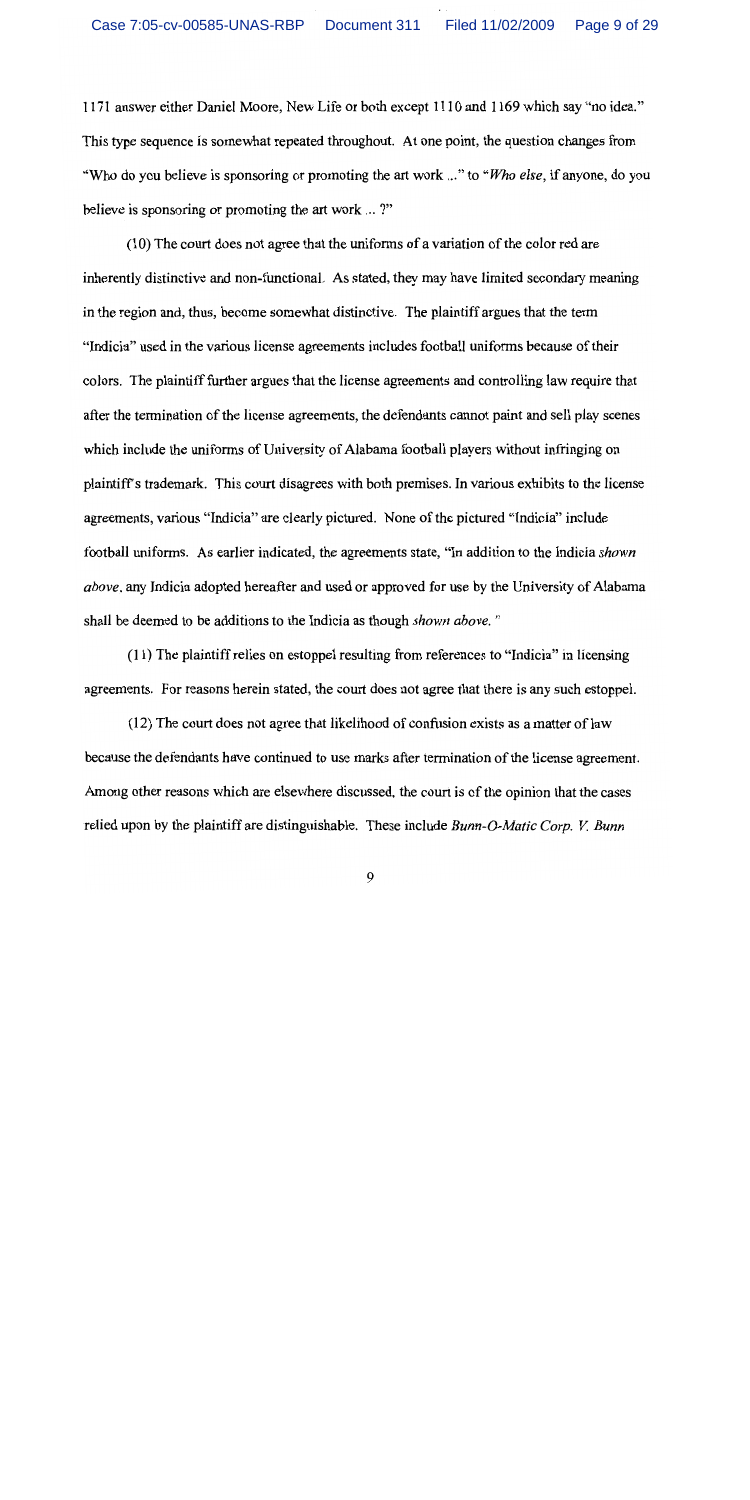Coffee Serv., Inc., 88 F.Supp. 2d. 914 (CD Ill. 2000); Burger King v. Mason, 710 F.2d 1480

(11th Cir. 1983); and *Professional Golfers Ass'n of America v. Bankers Life & Cas. Co.*, 514

F.2d 665 (5th Cir. 1975). These cases involve the continued use of the same written name

trademarks, full franchise agreements and a deceit not present here.

Plaintiff also relies on Ansheuser-Busch, Inc. v. Balducci Publ'n, 28 F.3d 769 (8th Cir.

1994). It should be noted that the court stated that:

(1) Anheuser-Busch possessed several very strong trademarks [conceded by Balducci] displayed virtually unaltered in the ad parody." Id. at 774.

 $\ldots$  . . .

"Moreover, Balducci published the parody on the back cover of a magazine-a location frequently devoted to real ads, even in Snicker. [Balducci's own magazine]." *Id.* at 774.

 $\ldots$  .

"Balducci carefully designed the fictitious ad to appear as authentic as possible. Several of *Anheuser-Busch's* marks were used with little or no alteration." *Id.* at 774.

. . . . .

"Balducci even included a ® symbol after the words Michelob Oily." Id. at 774.

. . . . .

"We do not hold that Balducci's extensive borrowing of Anheuser-Busch's trademarks amounts to a per se trademark violation." Id. at  $777.^{16}$ 

It is likely that people who buy the Moore paintings do so, at least partially, because of

<sup>&</sup>lt;sup>16</sup>It should also be noted that Balducci's ad was highly negative, suggesting that the plaintiff's products were tainted with oil.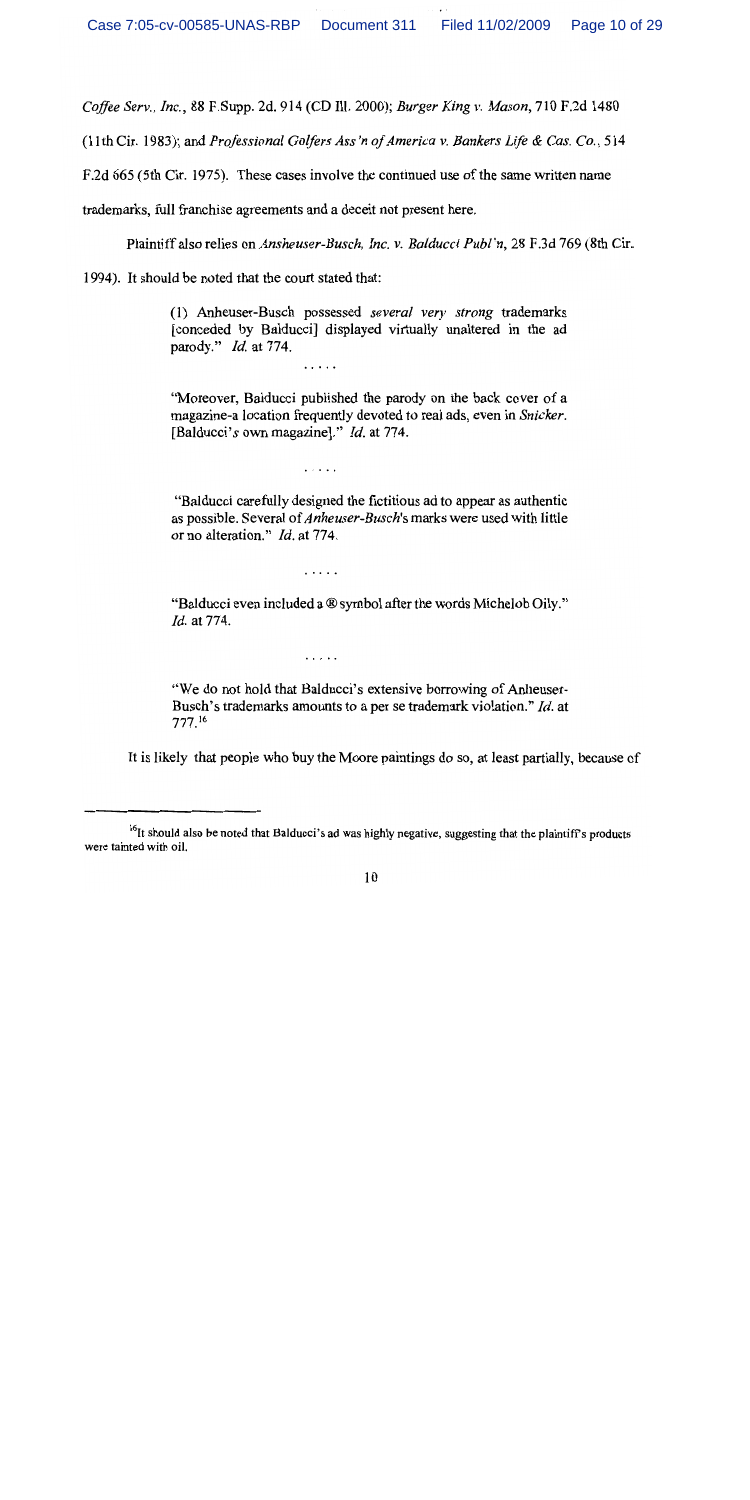their loyalty to the University of Alabama and its football teams. That, however, does not create

any reasonable inference that they do so because of confusion based on the color of the uniforms.

Plaintiff cites Ambrit, Inc. v. Kraft, Inc., 812 F.2d 1531, 1542 (11th Cir. 1986). That court stated:

Kraft's intent in adopting the Polar B'ar trade dress is a critical factor ....

Kraft chose to name its new product "Polar B'ar", a name that conveys a double meaning: 'polar bear' and 'cold bar.'" At the time it chose the name, Kraft was aware that the Klondike wrapper featured a polar bear.<sup>17</sup>

Moore's intent was to paint interesting plays. A number of the cases cited by the plaintiff involve confusion resulting from the confusion of names of competitors in the same general business.

# Likelihood of Confusion

Plaintiff argues that there is likelihood of confusion as to whether plaintiff sponsors the

paintings of the defendants. In this regard, the court is directed by Frehling Enterprises, Inc. v.

International Select Group, Inc., 192 F.3d 1330, 1335 (11th Cir. 1999) to consider:

- (1) The type of mark used by the plaintiff;
- (2) The similarity of the marks;
- (3) The similarity of the goods or services represented by the marks;
- (4) The similarity of the retail outlets and the customers served;
- (5) The similarity of the advertising media used by the parties;
- (6) Whether the defendant had the intent to infringe; and
- (7) Any evidence of actual confusion.

<sup>&</sup>lt;sup>17</sup>The court cannot address all the distinguishing features of all the cases cited by either party. However, the purported generality of certain language is often over-emphasized.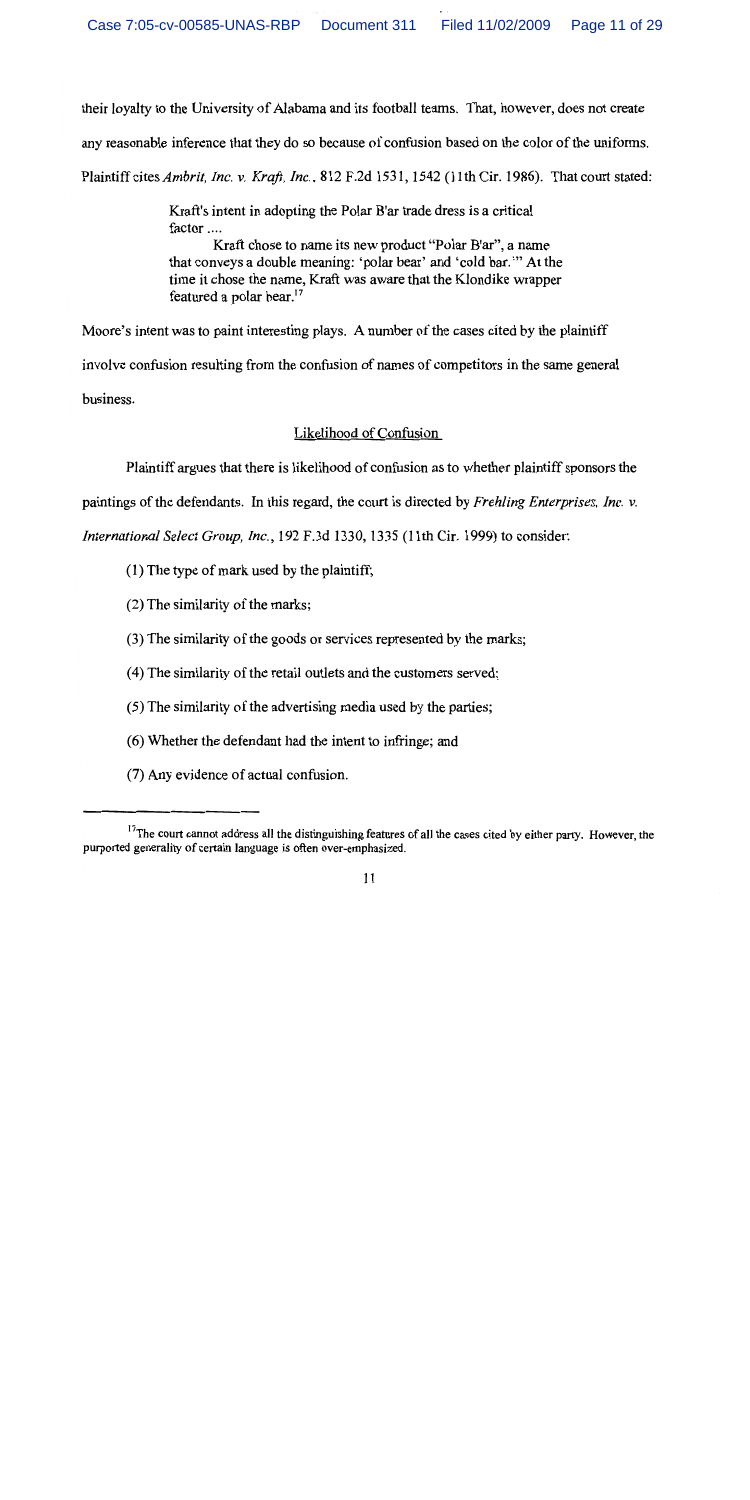The court will address each of the foregoing in the numbered order.

(1) The marks here concerned are the uniforms and their colors. These "marks" do not lend themselves to TM type designations; nor would the general public usually consider them to be "marks." They are descriptive at best and are not inherently distinctive. The following Division 1-A football teams have crimson as part of their colors: Indiana, Kansas, New Mexico State, Oklahoma, Southern Methodist, Utah, Washington State, Cornell and Harvard, Cornell has been known as "Big Red" for many years. New Mexico State, Utah and Harvard all have crimson and white colors. Other teams with variations of red include Arizona, Arkansas, Arkansas State, Ball State, Fresno State, Georgia, Houston, Iowa State, Miami of Ohio, Mississippi, Nebraska, North Carolina State, Northern Illinois, Ohio State, Rutgers, San Diego State, Stanford and Wisconsin, (not to mention the Kansas City Chiefs).<sup>18</sup>

Color schemes can usually be protected as trademarks only when the color is nonfunctional. Football uniform colors clearly perform a function. They help avoid confusion as to team members for the benefit of officials, opposing team members and spectators.<sup>19</sup> Compare Epic Metals Corp. v. Souliere, 99 F.3d 1034, 1038-1039 (11th Cir. 1996).

(2) The uniform colors are crimson and white. Obviously, they are the same.

(3) Presumably other painters could paint similar scenes.

(4) All customers would be people who want to buy paintings depicting Alabama football plays.<sup>20</sup>

<sup>&</sup>lt;sup>18</sup>For interesting histories of early use of the color crimson in a college or university athletic context see attached Exhibits 5, 6, 7, 8 and 9.

<sup>&</sup>lt;sup>19</sup>See early use by Harvard in attached Exhibit 7.

 $20$  The plaintiff agrees that the plays and the players are not marks.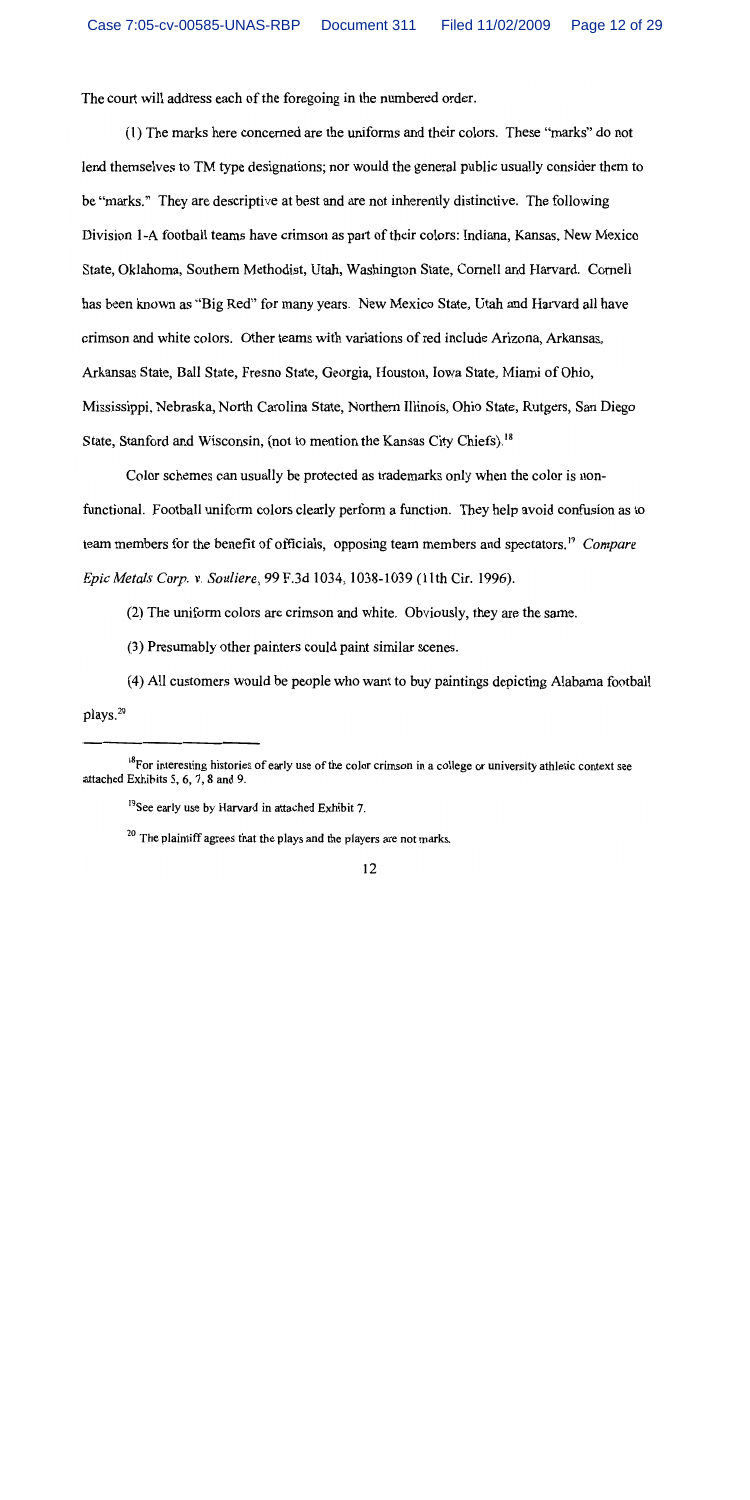(5) The advertising media may be similar. That of the defendants would likely be more extensive and particularized.

(6) The defendants clearly intend to do what they do; that is, to depict football scenes and sell paintings. They do not believe that they are infringing,

(7) There is arguably some evidence of actual confusion which this court believes is weak if existent. The plaintiff's survey and survey might not be able to withstand a *Daubert* hearing. The court will not repeat the defendants' criticisms of the survey which appear to have some merit, but see this court's discussion above.

While the court deems the evidence of actual confusion to be weak, it will assume, for the purposes of this opinion, that there is at least a factual issue as to confusion. Alabama fans may purchase the paintings for reasons of lovalty and nostalgia rather than confusion. It is highly unlikely that a purchaser would not know that Moore is the moving force behind the paintings. If the statement in Leigh v. Warner Brothers, Inc. that, "Trademarks are not merely descriptive; they answer the question 'who made it?' rather than 'what is it?'" is applicable, the answer to "who made it" is clearly "Moore."

#### Defenses

The court next turns to the defenses of the defendants involving the First Amendment, Fair Use and Artistic Expression.

# Artistic Expression

The plaintiff has not only acknowledged the high quality and excellence of Moore's works in depositions and in arguments, it has repeatedly applauded his work. The plaintiff has stated that Moore has "undeniable skill." That his paintings are artistic is unquestioned. They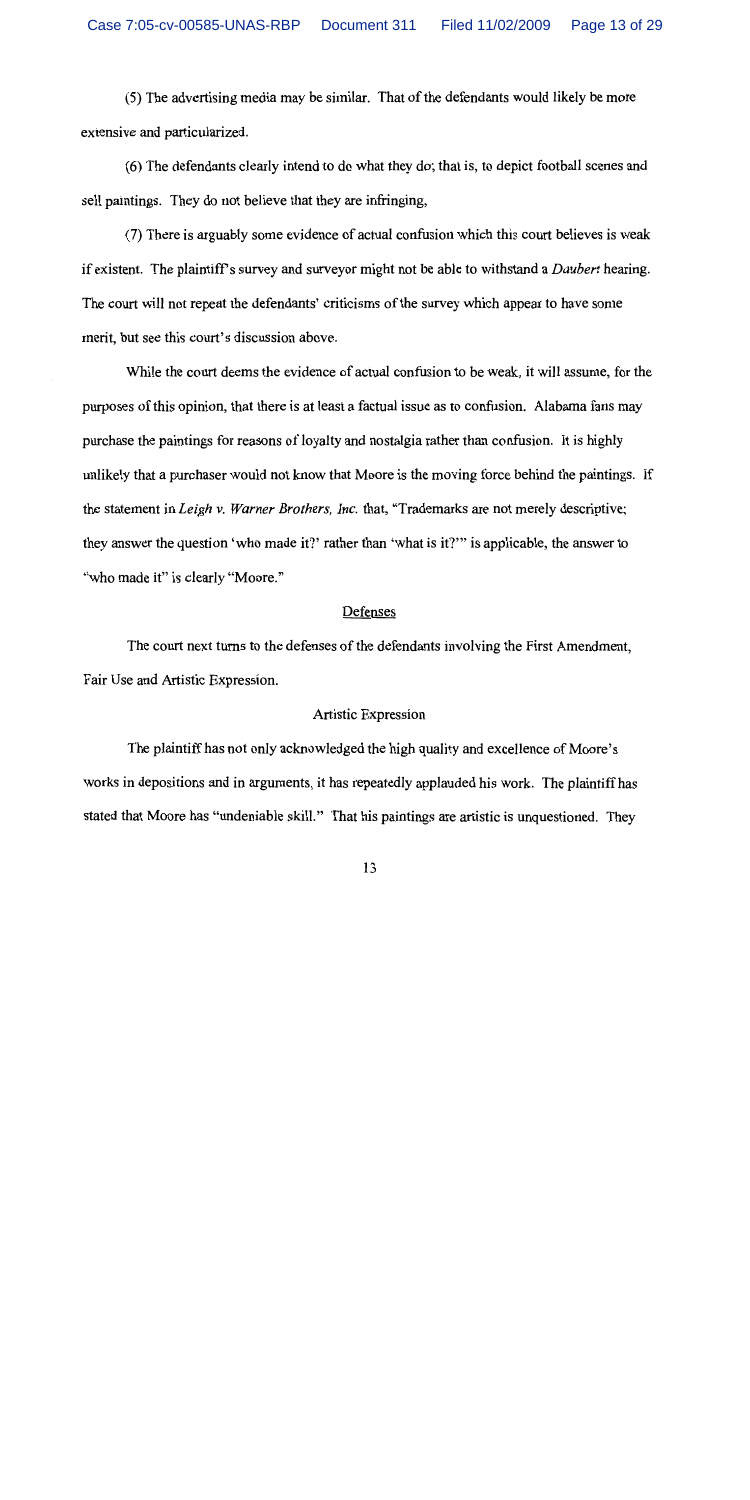are fine art. Each side has its respective argument as to the significance of this fact. This court concludes that the depiction of the uniforms in the paintings is incidental to the purpose and expression of the paintings; that is, to artistically depict and preserve notable football plays in the history of University of Alabama football. The only relevance of the colors is to correctly depict the scene.<sup>21</sup> The court in *Boston Professional Hockey Assn. V. Dallas Cap & Emblem,* 510 F.2d 1004, 1011 (5th Cir. 1975) recognized the distinction between artistic reproductions and product sales. The court stated: "We need not deal here with the concept of whether every artistic reproduction of the symbol would infringe upon plaintiffs' rights. We restrict ourselves to the emblems sold principally through sporting goods stores for informal use by the public in connection with sports activities and to show public allegiance to or identification with the teams themselves."

This court sees a total distinction between cases involving fine artistic creations and cases involving cards, T-shirts, cups, mugs, posters, mini prints, calendars, etc.<sup>22</sup> This court's opinion approves only paintings and prints treated as art without the use of any symbols, logos, etc. of the University of Alabama depicted thereon. It does not approve the depiction of the same paintings and prints on other products.

# **First Amendment**

Perhaps the landmark case on the issue is *Rogers v. Grimaldi*, 875 F.2d 994 (2d. Cir. 1980). The opinion in *Rogers* sheds light on the significance of the First Amendment in Lanham

 $^{21}$ At the oral argument on October 20, 2009, the plaintiff agreed that if the uniforms were shown in purple, there would be no false representation of the mark. This suggests that the way to avoid a false representation is to falsely represent the scene.

<sup>&</sup>lt;sup>22</sup>Mona Lisa on a mug would not be considered fine art unless the mug itself were fine sculpture.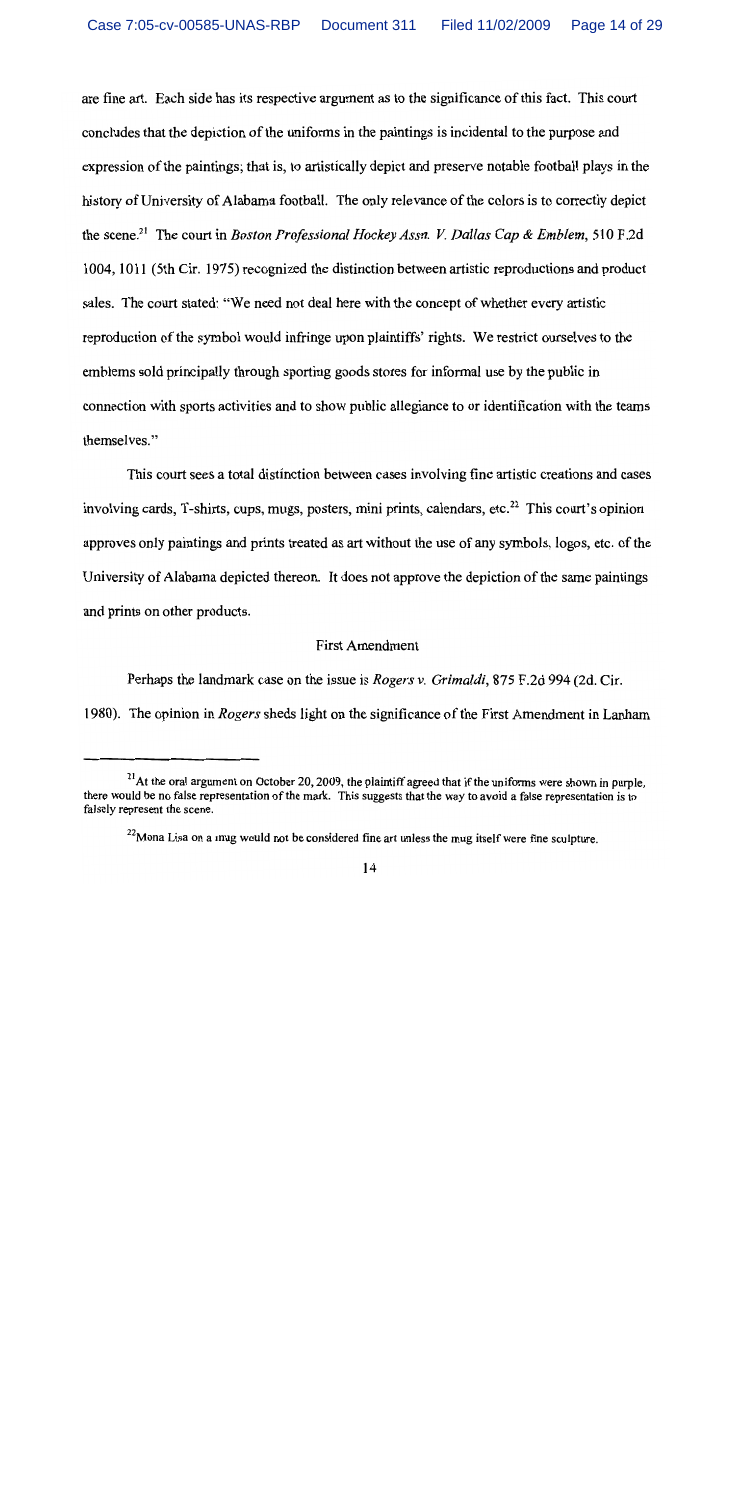Act cases. The so-called *Rogers* test has been applied in other cases involving artistic expression. The court stated: "We believe that in general the Act should be construed to apply to artistic works only where the public interest in avoiding consumer confusion outweighs the public interest in free expression." *Id.*, at 999. Further:

> "The title "Ginger and Fred" contains no explicit indication that Rogers endorsed the film or had a role in producing it. The survey evidence, even if its validity is assumed, indicates at most that some members of the public would draw the incorrect inference that Rogers had some involvement with the film. But that risk of misunderstanding, not engendered by any overt claim in the title, is so outweighed by the interests in artistic expression as to preclude application of the Lanham Act. We therefore hold that the sponsorship and endorsement aspects of Rogers' Lanham Act claim raise no 'genuine' issue that requires submission to a jury."

Id., at 1001.

It is not clear in *Rogers* what forms the basis for its First Amendment analysis unless it involves whether a particular application of the Lanham Act could be in violation of the First Amendment. The fact that the plaintiff here is a governmental entity could make the need to consider the First Amendment even more obvious. Even if there is some likelihood of confusion, the *Rogers* test calls for a balancing with the public interest. Also see "The Public's Domain in Trademark Law: A First Amendment Theory of the Consumer," Laura A. Heymann, Georgia Law Review, Spring 2009, Volume 43, No. 3. (Emphasis added.) The players might arguably have First Amendment rights.

#### Source of Work

The opinion in Leigh v. Warner Brothers, 212 F.3d 1210 (11th Cir. 2000) provides insight to the application of the Lanham Act to photographic images. The court summarized: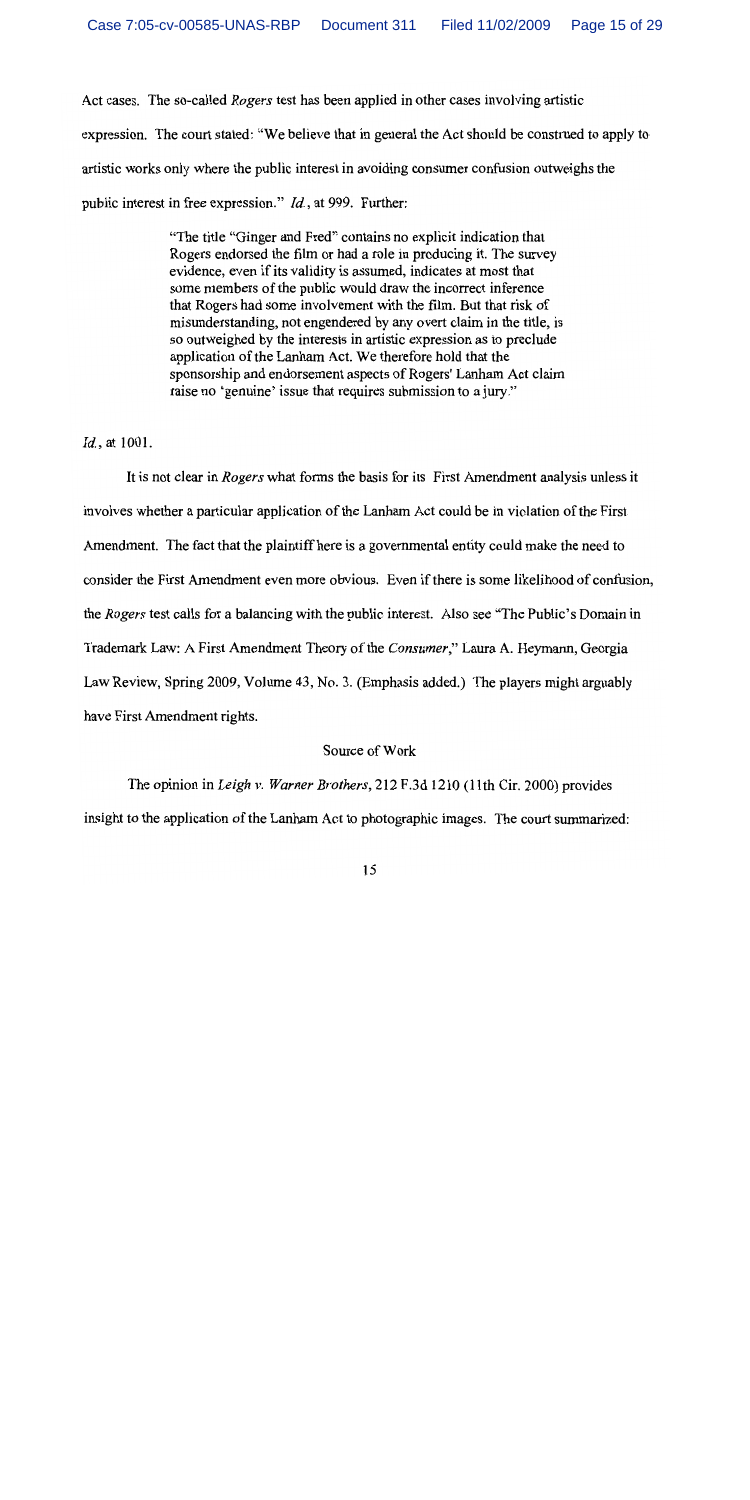"As for Leigh's Lanham Act claims, the evidence that Leigh used the Bird Girl photograph to identify the source of his other work prior to the Warner Brothers movie is insufficient to establish the photograph as a trademark. We therefore affirm the district court's grant of summary judgment to Warner Brothers on Leigh's trademark claims."

# *Id.*, at 1213.

The court's discussion includes:

"In order to prevail on a claim of trademark infringement, a plaintiff has the burden of showing (1) that he had a valid trademark and (2) that the defendant had adopted an identical or similar mark such that consumers were likely to confuse the two. See 15 U.S.C.  $\S$  1125(a); Lone Star Steakhouse & Saloon, Inc. v. Longhorn Steaks, Inc., 106 F.3d 355, 358 (11th Cir.1997). Trademarks are "any word, name, symbol, or device, or any combination thereof [used] to identify and distinguish [one's] goods ... from those manufactured or sold by others and to indicate the source of the goods." 15 U.S.C. § 1127.FN5 Trademarks are not merely descriptive:\*1217 they answer the question "Who made it?" rather than "What is it?" See 1 J. Thomas McCarthy, McCarthy on Trademarks and Unfair Competition § 3:6 (4th ed. 2000). Finally, the plaintiff's use of the mark must predate the defendant's potentially confusing mark. See Tally-Ho, Inc. v. Coast Community College Dist., 889 F.2d 1018, 1022 (11th Cir.1990) (per curiam): 2 McCarthy, supra, at § 16:1, 16:4."

# *Id.*, at 1216.

Further.

"As used in the materials submitted by Leigh, the Bird Girl image "strikes us not as a separate and distinct mark on the good, but, rather, as the good itself." Rock & Roll Hall of Fame & Museum, Inc. v. Gentile Prods., 134 F.3d 749, 754 (6th Cir.1998)."

Id., at 1218.

# Fair Use

The case of International Stamp Art, Inc. v. U. S. Postal Service, 456 F.3d 1270 (11th

Cir. 2006) discusses the "Fair-use defense" in Lanham Act cases. The court defined "trademark"

as follows: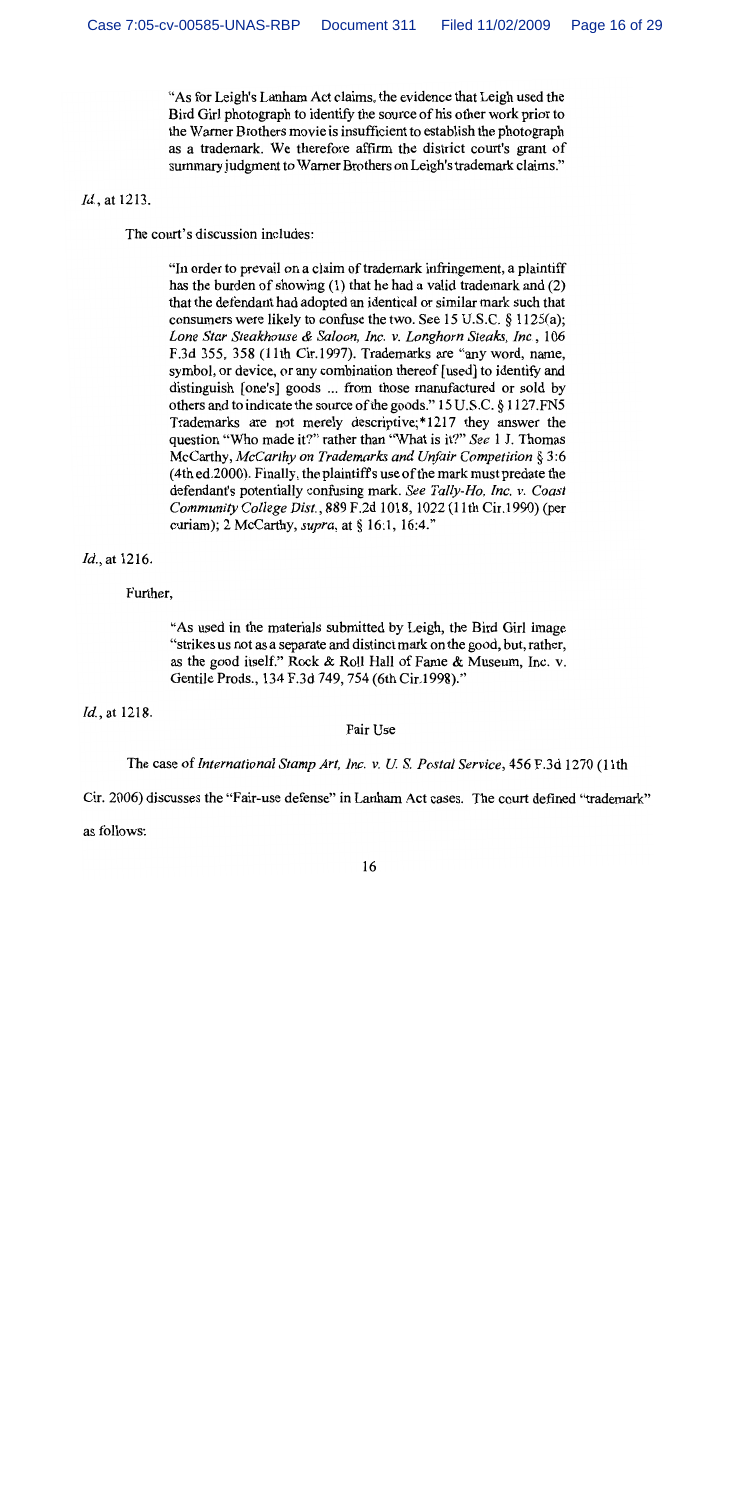"A trademark is "any word, name, symbol, or device, or any combination thereof [used] to identify and distinguish [one's] goods ... from those manufactured or sold by others and to indicate the source of the goods." Gift of Learning Foundation, Inc. v. TGC, Inc., 329 F.3d 792, 797 (11th Cir.2003) (per curiam) (quoting 15 U.S.C. § 1127). "A plaintiff seeking to prevail on a trademark infringement claim must show 1) that he had a valid trademark and 2) that the defendant had adopted an identical or similar mark such that consumers were likely to confuse the two."

#### Id. at 1274.

The court further stated:

"A fair-use defense is established if a defendant proves that its use is "(1) other than as a mark, (2) in a descriptive sense, and (3) in good faith." EMI Catalogue P'ship v. Hill, Holliday, Connors, & Cosmopulos, Inc., 228 F.3d 56, 64 (2d Cir.2000) (citing 15 U.S.C. § 1115(b)(4)); see also Soweco, Inc. v. Shell Oil Co., 617 F.2d 1178, 1185 (5th Cir.1980). "The 'fair-use' defense, in essence, forbids a trademark registrant to appropriate a descriptive term for [its] exclusive use and so prevent others from accurately describing a characteristic of their goods." Soweco, 617 F.2d at 1185. (Emphasis added.)

Id., at 1274.

"Where, as here, use of the mark, as the "only [symbol] reasonably available" to indicate that the image on the card is meant to be a postage stamp, "does not attempt to capitalize on consumer confusion or to appropriate the cachet" of the mark holder, it fails to "implicate the source-identification function that is the purpose of trademark." See New Kids on the Block v. News Am. Publ'g Inc., 971 F.2d 302, 308 (9th Cir.1992). Thus, it cannot constitute infringement."

. . . . .

Id., at 1277.

There is no substantial evidence here, as to the artistic paintings and prints, that the

defendants "implicated the source-identification function that is the purpose of the trademark."

The defendants used their own marks to identify the source. This is evidence of good faith. Also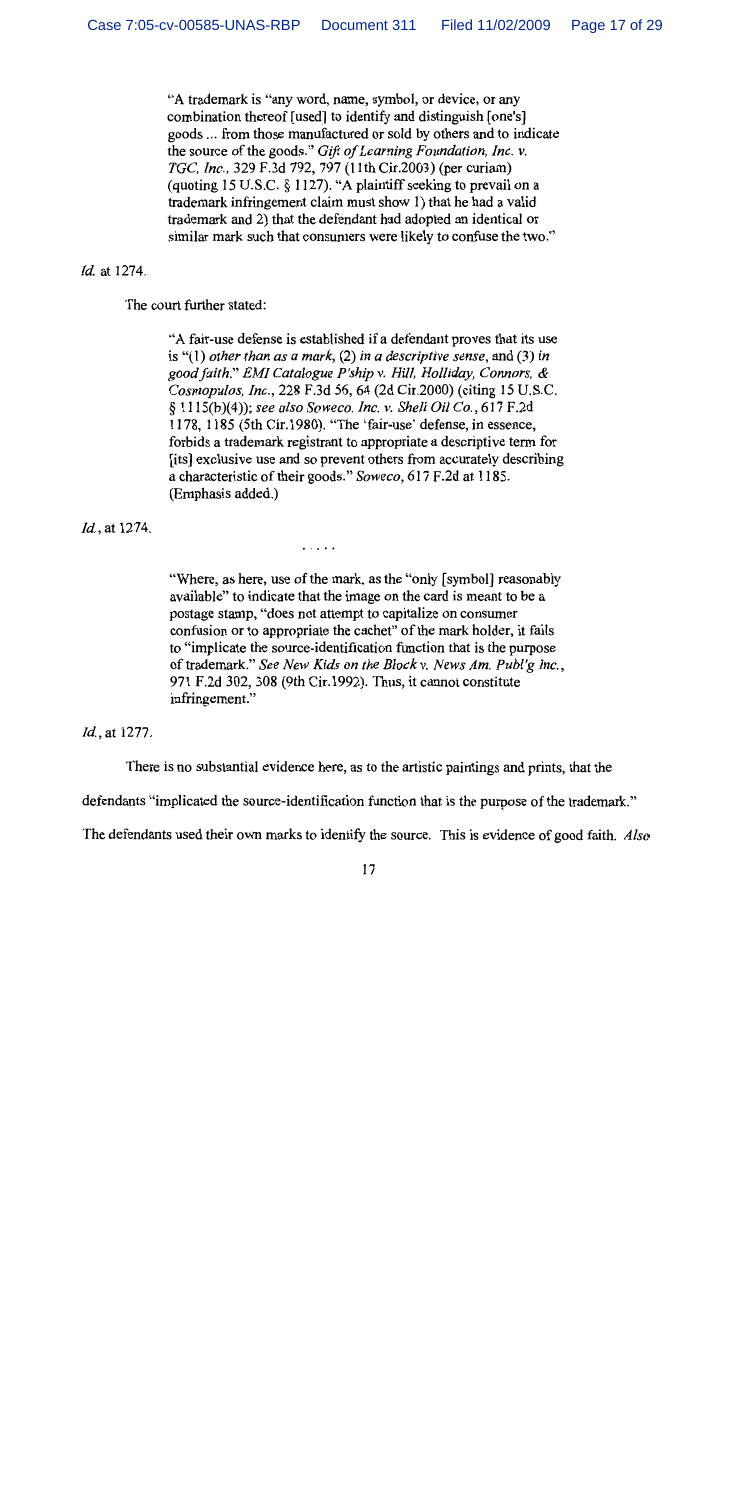see K. P. Permanent Make-Up, Inc. v. Lasting Impression I, Inc., 2004 W.L. 2804921 (2004).

The source was clearly the artist, Daniel Moore.

#### Persuasive Case Excerpts on Defenses

ETW Corp. v. JIREH Publishing. Inc., 332 F.3d 915 (6th Cir. 2003)<sup>23</sup>

The Lanham Act provides a defense to an infringement claim where the use of the mark "is a use, otherwise than as a mark, ... which is descriptive of and used fairly and in good faith only to describe the goods ... of such party [.]"

. . . . .

The prints, the envelopes which contain them, and the narrative materials which accompany them clearly identify Rush as the source of the print. FN3 Woods is mentioned only to describe the content of the print.

. . . . .

The district court properly granted summary judgment on ETW's claim for violation of its registered mark, "Tiger Woods," on the grounds that the claim was barred by the fair use defense as a matter of law.FN4

. . . . .

A celebrity's name may be used in the title of an artistic work so long as there is some artistic relevance. See Rogers v. Grimaldi, 875 F.2d 994, 997 (2nd Cir.1989); New York Racing Ass'n v. Perlmutter Publ'g, Inc., No. 95-CV-994, 1996 WL 465298 at \*4 (N.D.N.Y. July 19, 1996) (finding the use of a registered mark on the title of a painting protected by the First Amendment).

. . . . .

Not every word, name, symbol or device qualifies as a protectable mark; rather, it must be proven that it performs the job of identification, i.e., to identify one source and to distinguish it from

<sup>&</sup>lt;sup>23</sup>The plaintiff downplays  $ETW$ . The court finds it to be persuasive even if somewhat distinguishable. The general language has relevance whether in consideration of trademark or right of publicity.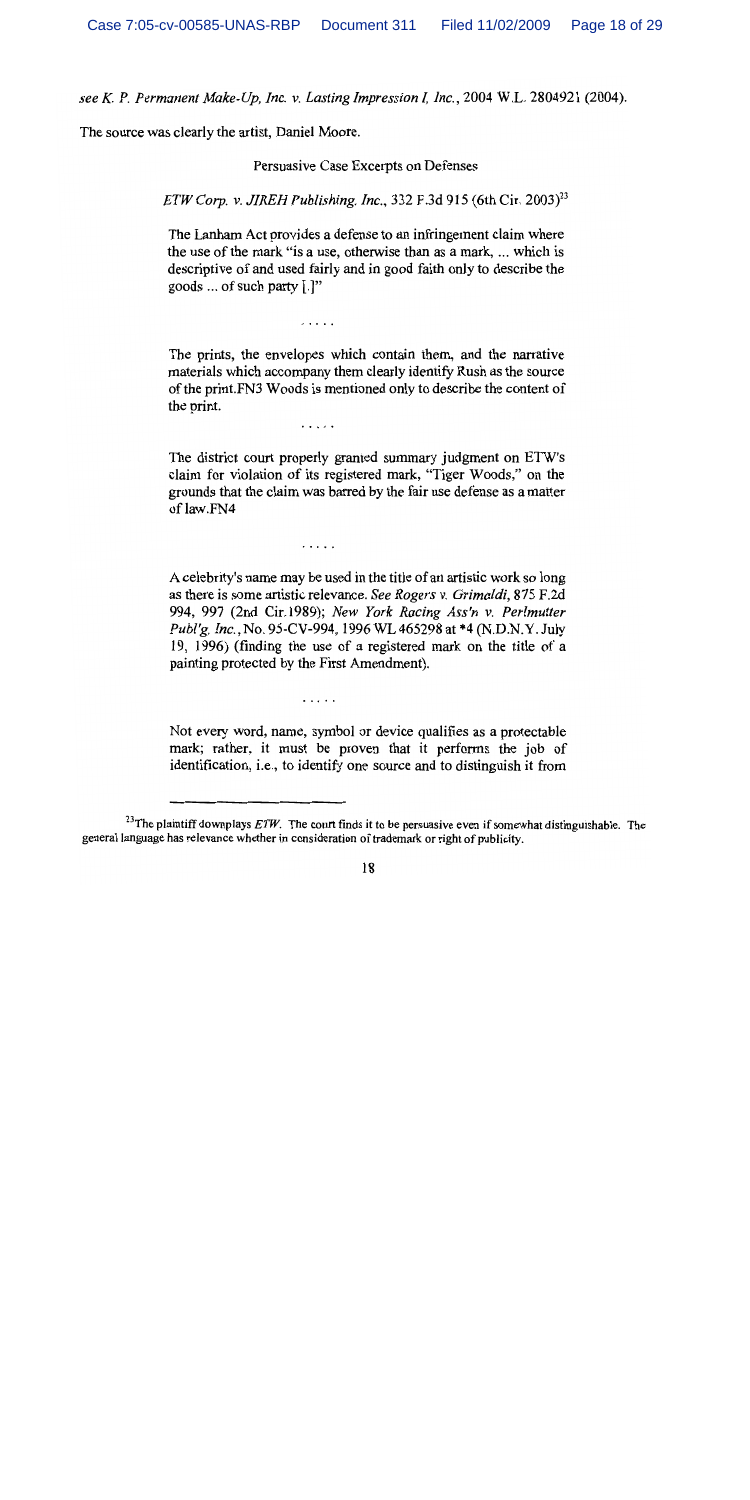other sources. If it does not do this, then it is not protectable as a trademark. See J. Thomas Mccarthy, Mccarthy On Trademarks And Unfair Competition,  $\S 3:1$  (2002).

. . . . .

Here, ETW claims protection under the Lanham Act for any and all images of Tiger Woods. FN5 This is an untenable claim. ETW asks us, in effect, to constitute Woods himself as a walking, talking trademark. Images and likenesses of Woods are not protectable as a trademark because they do not perform the trademark function of designation. They do not distinguish and identify the source of goods. They cannot function as a trademark because there are undoubtedly thousands of images and likenesses of Woods taken by countless photographers, and drawn, sketched, or painted by numerous artists, which have been published in many forms of media, and sold and distributed throughout the world. No reasonable person could believe that merely because these photographs or paintings contain Woods's likeness or image, they all originated with Woods.

. . . . .

[A] n ordinarily prudent purchaser would have no difficulty discerning that these photos are merely the subject matter of the calendar and do not in any way indicate sponsorship. No reasonable jury could find a likelihood of confusion.

 $. . . . .$ 

In addition, Jireh has raised the First Amendment as a defense to all of ETW's claims, arguing that Rush's use of Woods's image in his painting is protected expression. Cases involving Lanham Act false endorsement claims and state law claims of the right of publicity have considered the impact of the First Amendment on those types of claims. We will begin with a discussion of the scope of First Amendment rights in the context of works of art, and will then proceed to examine how First Amendment rights have been balanced against intellectual property rights in cases involving the Lanham Act and state law rights of publicity. Finally, we will apply the relevant legal principles to the facts of this case.

. . . . .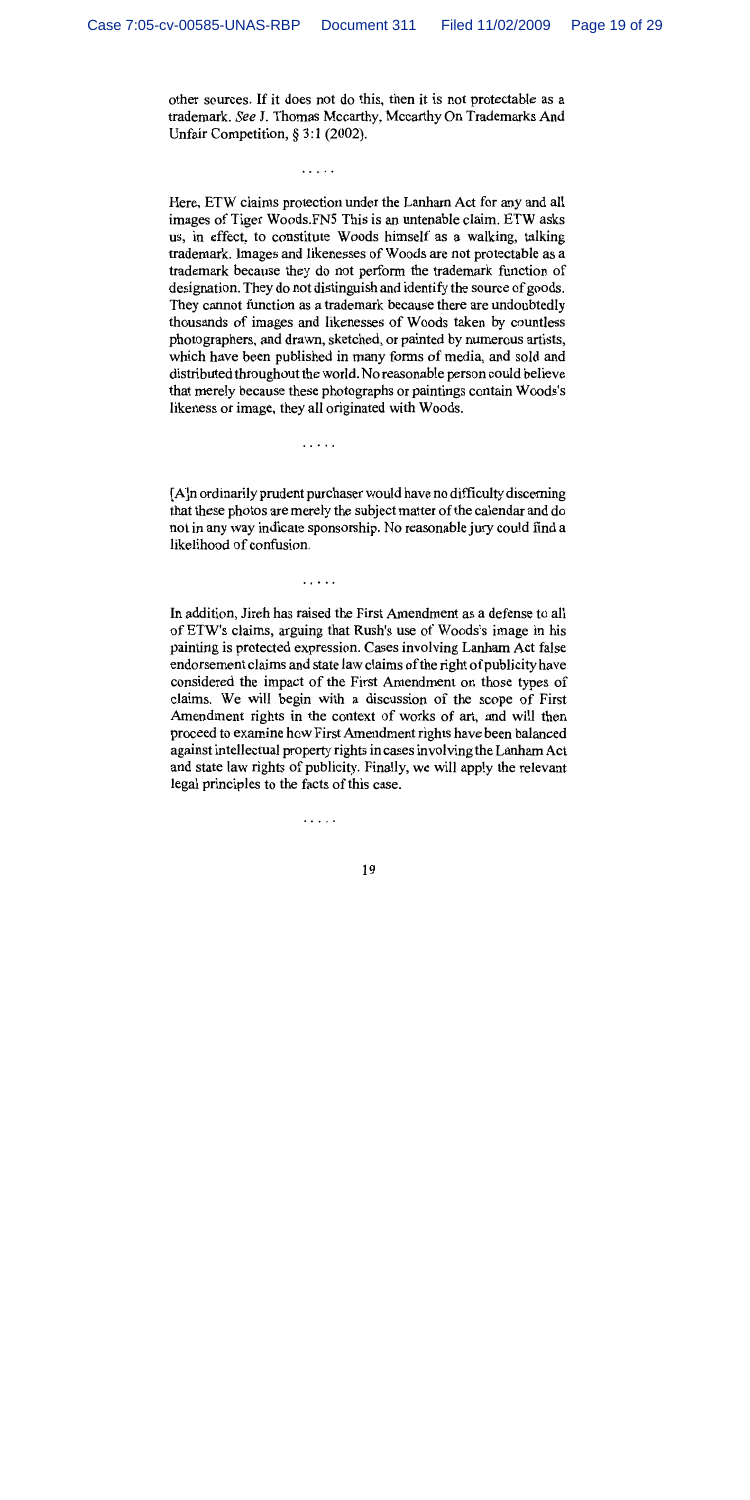The protection of the First Amendment is not limited to written or spoken words, but includes other mediums of expression, including music, pictures, films, photographs, paintings, drawings, engravings, prints, and sculptures.

. . . . .

Speech is protected even though it is carried in a form that is sold for profit. See Smith v. California, 361 U.S. 147, 150, 80 S.Ct. 215, 4 L.Ed.2d 205 (1959) ("It is of course no matter that the dissemination [of books and other forms of the printed word] takes place under commercial auspices.")

. . . . .

Publishers disseminating the work of others who create expressive materials also come wholly within the protective shield of the First Amendment.

. . . . .

Even pure commercial speech is entitled to significant First Amendment protection.

. . . . .

Rush's prints are not commercial speech. They do not propose a commercial transaction. Accordingly, they are entitled to the full protection of the First Amendment. Thus, we are called upon to decide whether Woods's intellectual property rights must yield to Rush's First Amendment rights.

. . . . .

In the ordinary false endorsement claim, the controlling issue is likelihood of confusion. This court has formulated an eight-factor test to determine the likelihood of confusion. See Landham, 227 F.3d at 626; Wynn Oil Co. v. Thomas, 839 F.2d 1183, 1186 (6th Cir.1988). However, for the reasons discussed below, we conclude that where the defendant has articulated a colorable claim that the use of a celebrity's identity is protected by the First Amendment, the likelihood of confusion test is not appropriate because it fails to adequately consider the interests protected by the First Amendment. (Emphasis added.)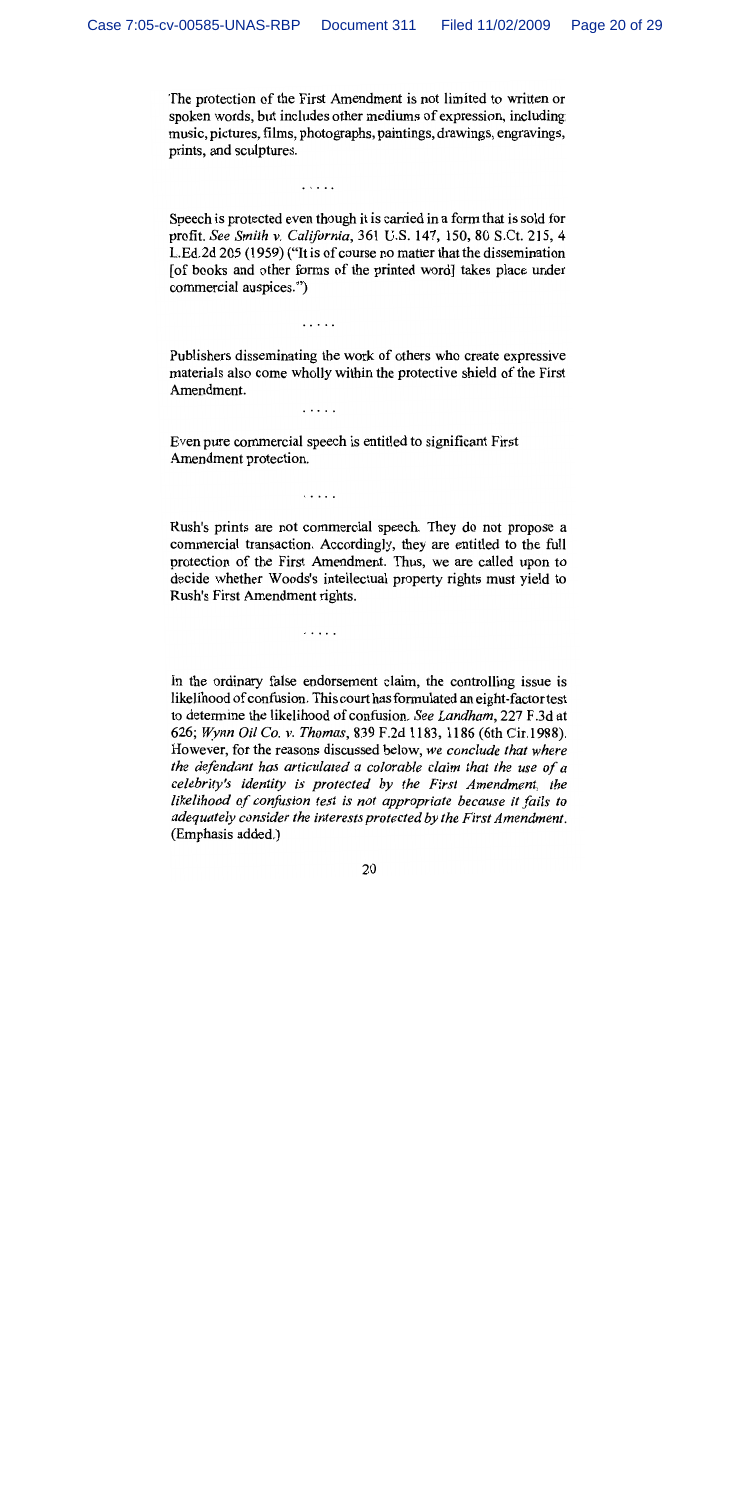We believe that in general the Act should be construed to apply to artistic works only where the public interest in avoiding consumer confusion outweighs the public interest in free expression. In the context of allegedly misleading titles using a celebrity's name, that balance will normally not support application of the Act unless the title has no artistic relevance to the underlying work whatsoever, or, if it has some artistic relevance, unless the title explicitly misleads as to the source or the content of the work. (Emphasis added.)

In Parks v. LaFace Records, 329 F.3d 437 (6th Cir.2003), we joined the Second and Ninth Circuits in holding that the likelihood of confusion and "alternative means" tests do not give sufficient weight to the public interest in freedom of expression. In Parks, we adopted the Rogers test as the law of the Sixth Circuit: FN12

. . . . .

The application of *Rogers* in *Mattel*, as well as in cases decided in other circuits, persuades us that Rogers is the best test for balancing Defendants' and the public's interest in free expression under the First Amendment against Parks' and the public's interest in enforcement of the Lanham Act. We thus apply the Rogers test to the facts before us.

Id. at 451-52 (quoting Rogers, 875 F.2d at 999). (Emphasis added.)

 $\cdots$ 

A piece of art that portrays a historic sporting event communicates and celebrates the value our culture attaches to such events. It would be ironic indeed if the presence of the image of the victorious athlete would deny the work First Amendment protection. (Emphasis added.)

. . . . .

Turning first to ETW's Lanham Act false endorsement claim, we agree \*937 with the courts that hold that the Lanham Act should be applied to artistic works only where the public interest in avoiding confusion outweighs the public interest in free expression. The Rogers test is helpful in striking that balance in the instant case. We find that the presence of Woods's image in Rush's painting The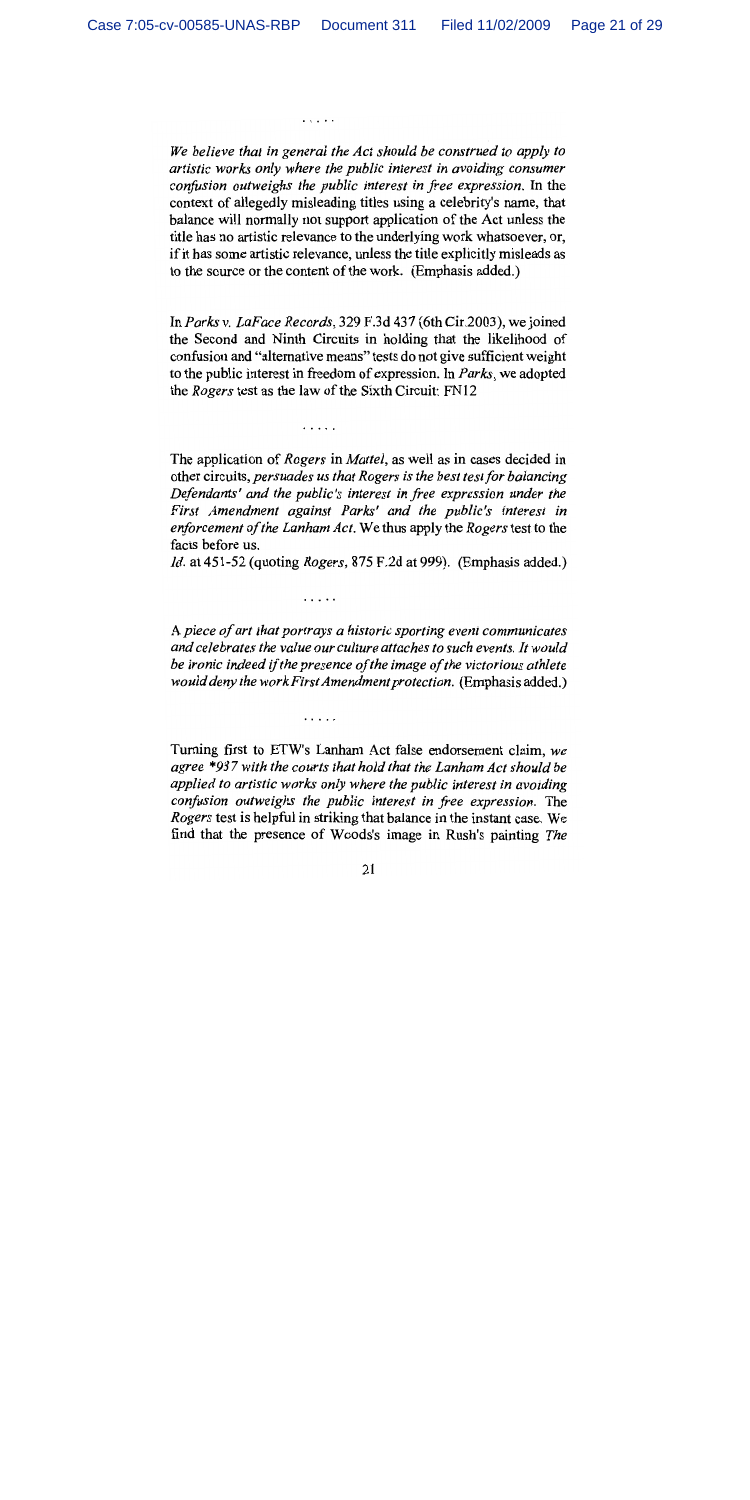Masters Of Augusta does have artistic relevance to the underlying work and that it does not explicitly mislead as to the source of the work.FN18 (Emphasis added.)

. . . . .

 $\cdot$  . . . .

We find, like the court in *Rogers*, that plaintiff's survey evidence, even if its validity is assumed, indicates at most that some members of the public would draw the incorrect inference that Woods had some connection with Rush's print.FN19 The risk of misunderstanding, not engendered by any explicit indication on the face of the print, is so outweighed by the interest in artistic expression as to preclude application of the Act. We disagree with the dissent's suggestion that a jury must decide where the balance should be struck and where the boundaries should be drawn between the rights conferred by the Lanham Act and the protections of the First Amendment.

We further find that Rush's work is expression which is entitled to the full protection of the First Amendment and not the more limited protection afforded to commercial speech. When we balance the magnitude of the speech restriction against the interest in protecting Woods's intellectual property right, we encounter precisely the same considerations weighed by the Tenth Circuit in Cardtoons. These include consideration of the fact that through their pervasive presence in the media, sports and entertainment celebrities have come to symbolize certain ideas and values in our society and have become a valuable means \*938 of expression in our culture. As the Tenth Circuit observed "[c]elebrities ... are an important element of the shared communicative resources of our cultural domain." Cardtoons, 95 F.3d at 972.

While the right of publicity allows celebrities like Woods to enjoy the fruits of their labors, here Rush has added a significant creative component of his own to Woods's identity. Permitting Woods's right of publicity to trump Rush's right of freedom of expression would extinguish Rush's right to profit from his creative enterprise.

 $\ldots$  .

 $\cdots$  . . .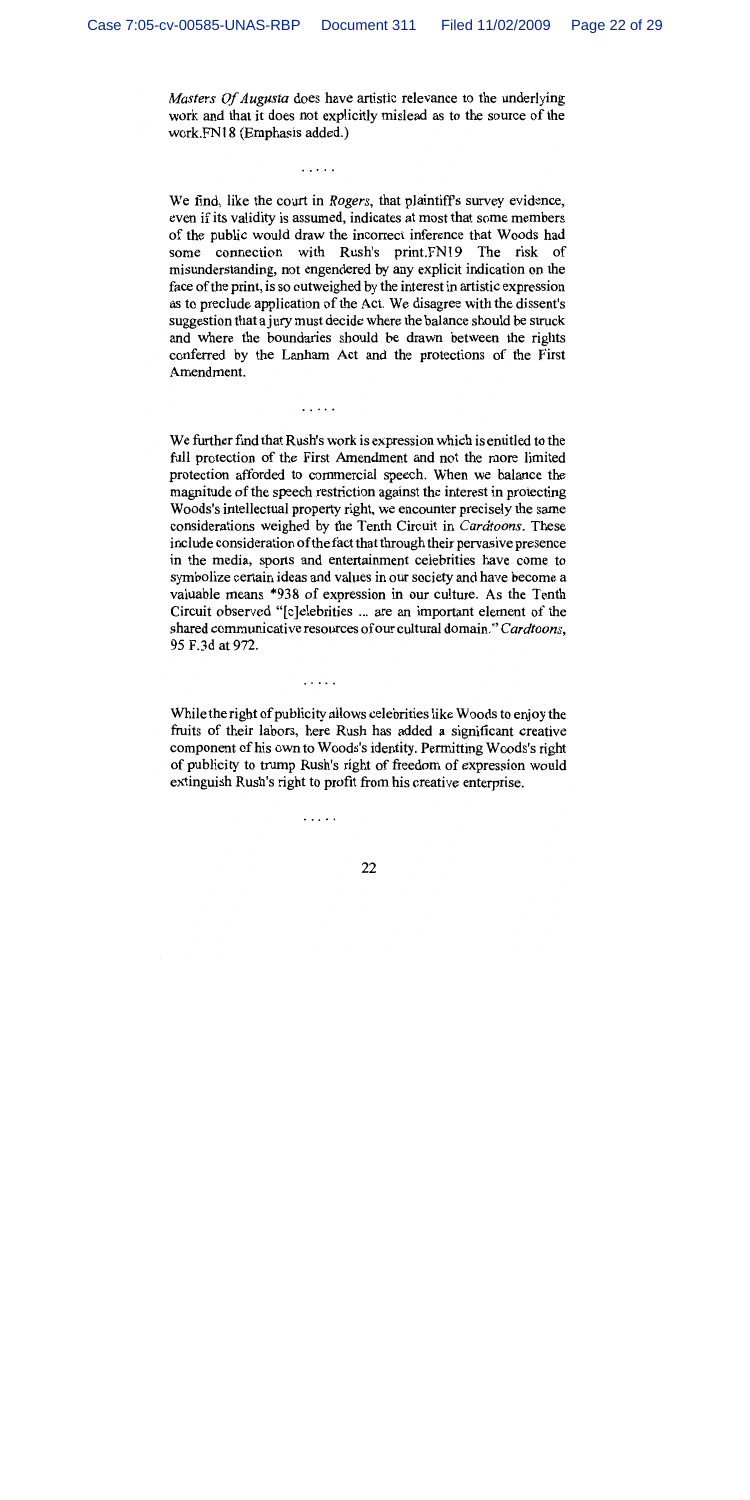Rush's work consists of a collage of images in addition to Woods's image which are combined to describe, in artistic form, a historic event in sports history and to convey a message about the significance of Woods's achievement in that event. Because Rush's work has substantial transformative elements, it is entitled to the full protection of the First Amendment. In this case, we find that Woods's right of publicity must vield to the First Amendment.

. . . . .

### New York Racing Assn. V. Perlmutter Publishing, Inc., 1996 WL 465298 (N.D. N.Y. 1996)

"Defendants currently sell shirts, blank note cards, and holiday greeting cards displaying six of Cortez's original paintings. This case involves the reproductions of these original paintings that appear on defendants' shirts, blank note cards, and greeting cards, **FN6"** 

. . . . .

"Each of these paintings contains at least one of plaintiff's registered marks, or an image of the Saratoga Course, in the title of the painting or in the painting itself. Defendants reproduce these paintings on note cards, greeting cards, and shirts."

 $\cdot$  . . . .

"In response to the counterclaim, plaintiff asserts that it does indeed have a property right in certain images and designs appearing in and around the Saratoga Course. Reply to Counterclaims To 24-26. Plaintiff argues that defendants' use of these images on their shirts, note cards, and greeting cards is likely to cause confusion as to the source or sponsorship of those products because images of the Saratoga Course are inherently distinctive and/or have acquired a secondary meaning in the souvenir product marketplace; that is, consumers identify those images as plaintiff's trade dress for its souvenir products. See Plaintiff's Supplemental Memorandum of Law at pp. 3-4. FN10"

. . . . .

"To prevail on a trade dress claim under  $\S$  43(a) of the Lanham Act, a party must show that the alleged trade dress is inherently distinctive. or has become distinctive because it has acquired secondary meaning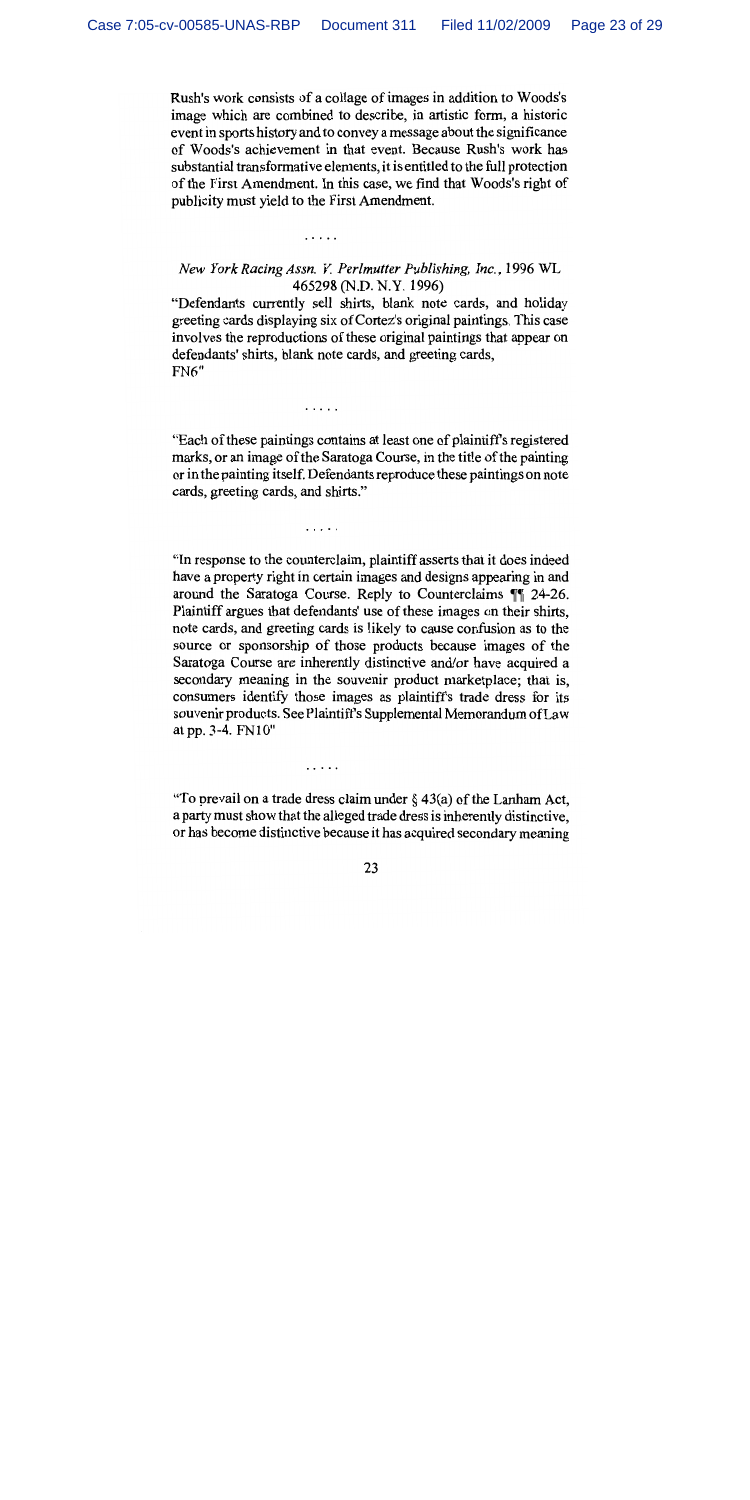in the relevant market. L. & J.G. Stickley, Inc. v. Canal Dover Furniture Co., Inc., 79 F.2d 258, 262 (2d Cir.1996). As stated, plaintiff claims that certain images observable at the Saratoga Course are inherently distinctive when used on souvenir merchandise such as shirts."

 $\cdot$  . . . .

"An inherently distinctive trade dress is one that is serves primarily as a designator of origin, and whose primary objective is source identification rather than aesthetic appeal. Knitwaves, 71 F.3d at 1008 (quoting Duraco v. Prods. Inc., v. Joy Plastic Enters., Inc., 40 F.3d 1431, 1449 (3d Cir.1994)) (other citations omitted). FN11 In this case, plaintiff has failed to proffer any evidence that plaintiff's objective in using certain images of the Saratoga Course was "primarily source identification," as required by Knitwaves.FN1271 F.3d at 1008." (Emphasis added.)

 $. . . . .$ 

"Lawrence Aff. at ¶4 and Rocco Aff. at ¶4. Plaintiff fails to offer any evidence that its primary purpose in using these images is to indicate that the source of its products is the NYRA."

 $\cdot$  . . . .

 $\cdot$  . . . .

Moreover, the Court does not find that plaintiff's alleged trade dress has become distinctive by acquiring secondary meaning in the relevant market. In order to establish secondary meaning, "a manufacturer must show that, in the minds of the public, the primary significance of a product feature ... is to identify the source of the product rather than the product itself." Two Pesos, Inc., 112 S.Ct. at 2756 (1992)). "A mark acquires secondary meaning when it is shown that the primary significance of the term in the minds of the consuming public is not the product but the producer." See Centaur Communications Ltd. v. A/S/M/ Communications, Inc., 830 F.2d 1217, 1221 (2d Cir.1987)."24

"Even if the images observable at the Saratoga Course were entitled to trade dress protection, defendants' use of these images would be

 $^{24}$ It is not likely that the uniforms would be considered "products." The paintings likely would be.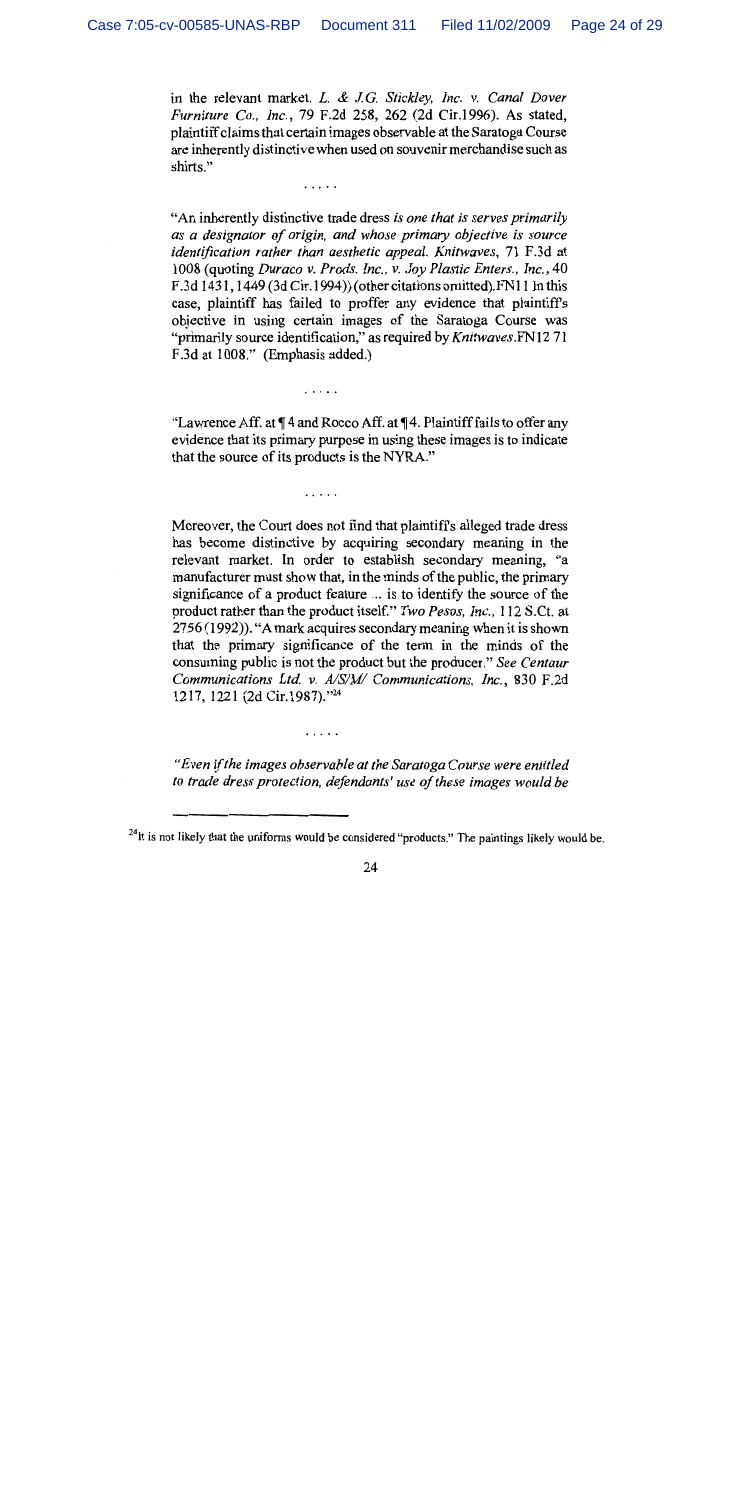protected by both the First Amendment and the fair use doctrine. Not only does the interest of free expression outweigh the interest of avoiding consumer confusion as to the source of products displaying these images, the evidence in the record shows that defendants use the images to describe Saratoga horse racing and not as an indication of source." (Emphasis added.)

. . . . .

... "Thus, even though plaintiff's registered marks appear in the titles of some Cortez paintings, the Court finds that the interest of free expression weighs conclusively in defendants' favor with respect to defendants' products displaying these paintings. Therefore, the First Amendment protects these products from attack under the Lanham Act."

. . . . .

"In order to establish a fair use defense under the Lanham Act, a defendant must demonstrate that "the use of the name, term, or device charged to be an infringement is a use, otherwise than as a mark ... which is descriptive of and used fairly and in good faith only to describe the goods or services ... or their geographic origin." 15 U.S.C.  $\S$  1115(b)(4). In a case granting summary judgment to the defendants on their fair use defense, the Second Circuit stated:

It is a fundamental principle making an outer boundary of trademark monopoly that, although trademark rights may be acquired in a word or image with descriptive qualities, the acquisition of such rights will not prevent others from using the word or image in good faith in its descriptive sense, and not as a trademark.... The principle is of great importance because it protects the right of society at large to use words or images in their primary descriptive sense, as against the claims of a trademark owner to exclusivity.

Car-Freshener Corp. v. S.C. Johnson & Son, Inc., 70 F.3d 267, 269 (2d Cir.1995). Thus, the crucial question under the fair use doctrine is whether the defendants are using the protected word or image descriptively. Id.

. . . . .

"An explicit laches defense for trademark cases is codified at 15 U.S.C. § 1115(b)(8). In order to succeed on a laches defense, a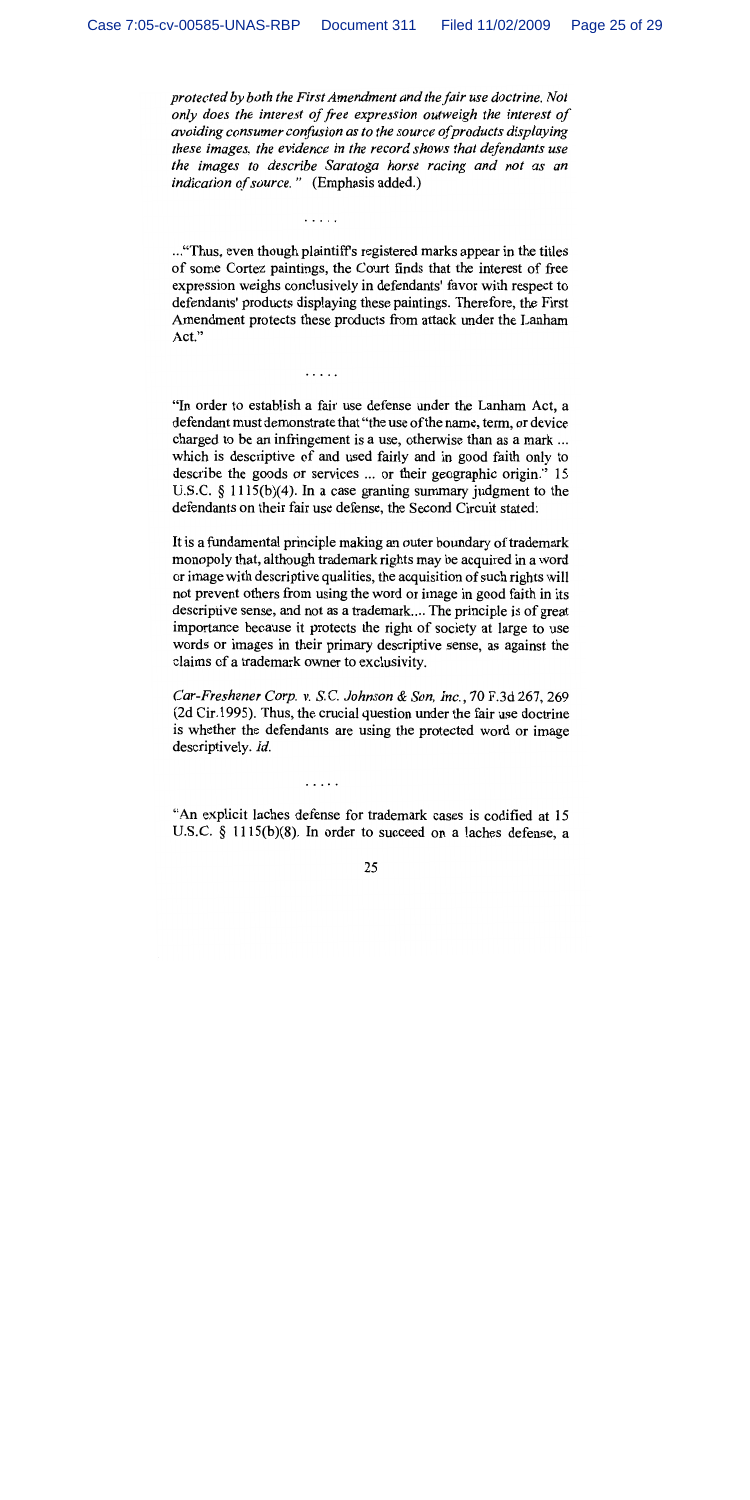defendant must show: (1) that the plaintiff had knowledge of the defendant's use of its marks, (2) inexcusable delay in taking action with respect to a defendant's use of its marks, (3) prejudice to the defendant by permitting plaintiff to assert its rights at this time, and (4) good faith conduct on the part of the defendant. Saratoga Vichy Spring Co., Inc., 625 F.2d at 1040 (citing Cuban Cigar Brands, N.V. v. Upmann Int'l, Inc., 457 F.Supp. 1090, 1096 (S.D.N.Y.1978))."25

. . . . .

#### Summary Judgment Standard

Summary judgment is proper "if the pleadings, depositions, answers to interrogatories, and admissions on file, together with the affidavits, if any, show that there is no genuine issue as to any material fact and that the moving party is entitled to a judgment as a matter of law." Fed. R. Civ. P. 56(c). The party moving for summary judgment "always bears the initial responsibility of informing the district court of the basis for its motion, and identifying those portions of [the evidence] which it believes demonstrate the absence of a genuine issue of material fact." Celotex Corp. v. Catrett, 477 U.S. 317, 323 (1986). The movant can meet this burden by presenting evidence showing that there is no genuine dispute of material fact, or by showing that the nonmoving party has failed to present evidence in support of some element of its case on which it bears the ultimate burden of proof. Celotex, 477 U.S. at 322-23. In evaluating the arguments of the movant, the court must view the evidence in the light most favorable to the nonmoving party. Mize v. Jefferson City Bd. of Educ., 93 F.3d 739, 742 (11th Cir. 1996).

<sup>&</sup>lt;sup>25</sup>This court sees no reason to consider defendants' laches argument with reference to the court's determinations with regard to defendants' rights regarding the quality paintings and prints. There is apparently no real objective time measurement standard for the defense of laches. So that this issue might be considered on appeal, the court concludes that any claims for money which accrued more than six years prior to the filing of this action are barred.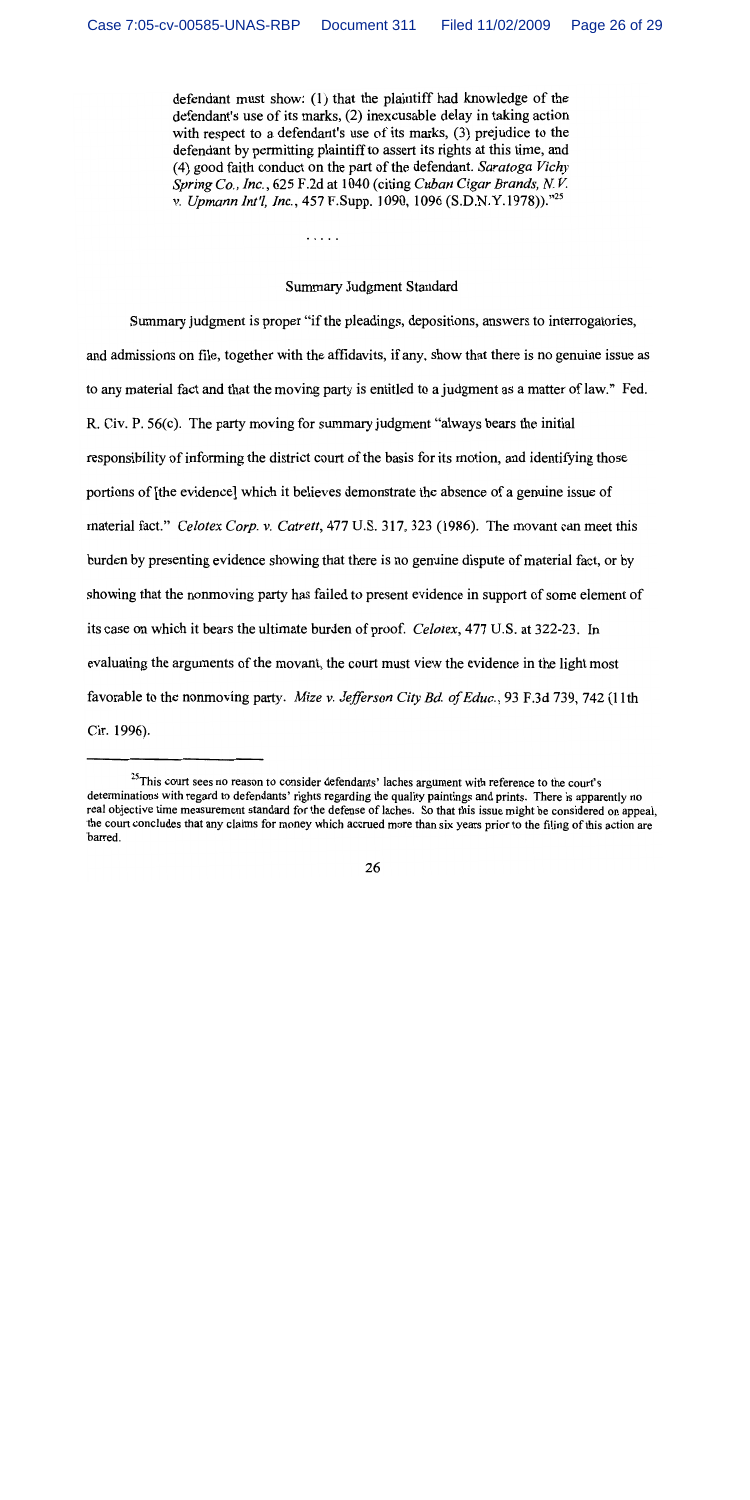Once the moving party has met this burden, Rule  $56(e)$  "requires the nonmoving party to go beyond the pleadings and by [his] own affidavits, or by the 'depositions, answers to interrogatories, and admissions on file,' designate 'specific facts showing that there is a genuine issue for trial." Celotex, 477 U.S. at 324 (quoting Fed. R. Civ. P. 56(e)). "A factual dispute is genuine only if a 'reasonable jury could return a verdict for the nonmoving party." Info. Sys.  $\&$ Networks Corp., 281 F.3d at 1224 (quoting United States v. Four Parcels of Real Property, 941 F.2d 1428, 1437 (11th Cir. 1991)).

"[Alt the summary judgment stage the judge's function is not to weigh the evidence and determine the truth of the matter but to determine whether there is a genuine issue for trial." Anderson v. Liberty Lobby Inc., 477 U.S. 242, 249 (1986). However, judges are not "required to submit a question to a jury merely because some evidence has been introduced by the party having the burden of proof, unless the evidence be of such character that it would warrant the jury finding a verdict in favor of that party. *Id.* at 251 (quoting Improvement Co. v. Munson, 14 Wall. 442, 448 (1872)). "This standard mirrors the standard for a directed verdict under Federal Rule of Civil Procedure 50(a), which is that the trial judge must direct a verdict if, under governing law, there can be but one reasonable conclusion as to the verdict." Id. at 250.

## **Conclusions of Court**

While the court has discussed a number of issues, the conclusions upon which its judgment will be based will be limited. Some of the conclusions apply regardless of other conclusions.

The court's following conclusions, whether right or wrong, do not render ineffectual the conclusions pertaining to the Artistic Expression, First Amendment and Fair Use defenses.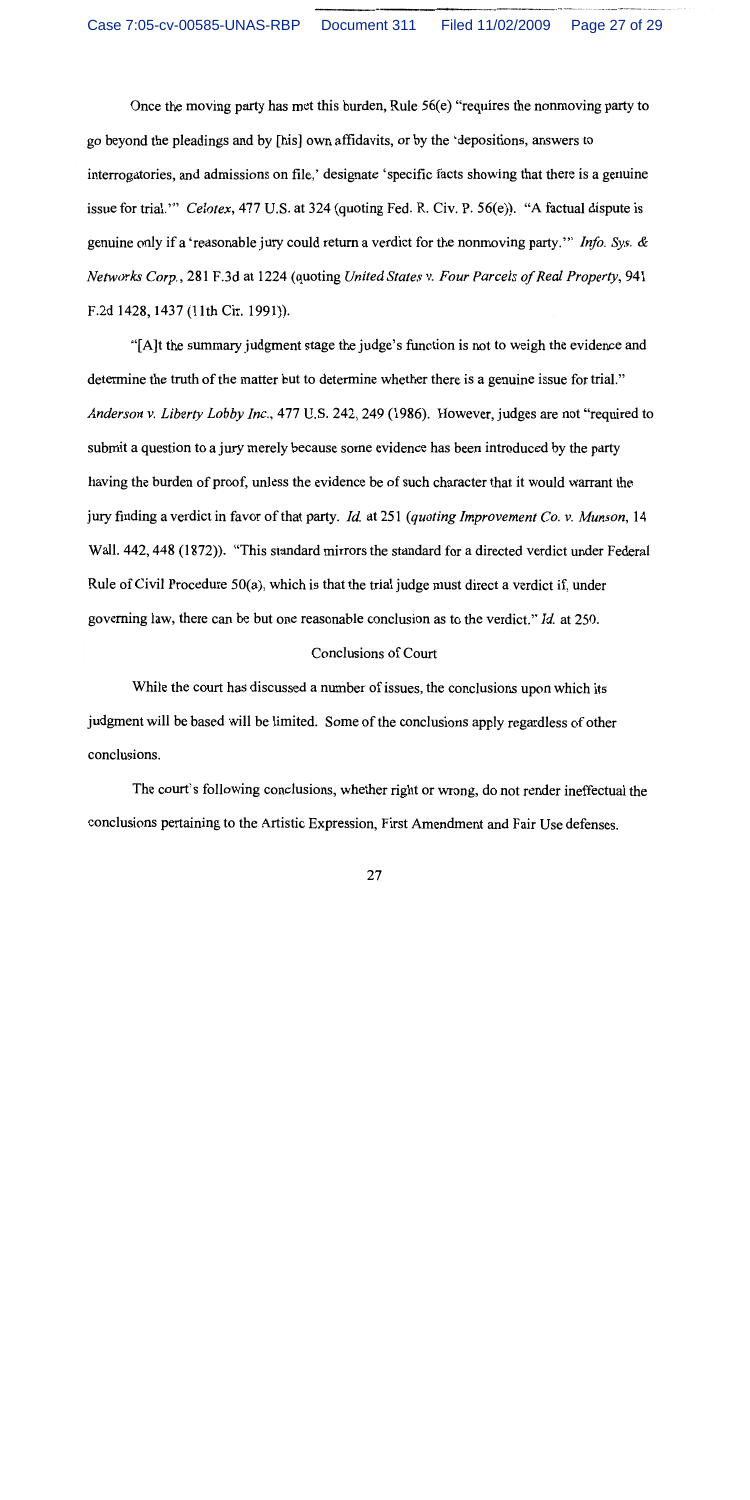(1) The colors of the uniforms in Moore's paintings may be a weak trade dress mark.

(2) The paintings may create a likelihood of confusion with regard to plaintiff's said mark.

(3) Any claims for money that accrued more than six years prior to the filing of this action are barred by laches.

(4) Defendants acknowledge and the court concludes that defendants have no right to picture or otherwise use any of the symbols, logos, marks, etc. which are pictured and "shown" as "Indicia" in the various exhibits attached hereto.

(5) The defendants have no right to manufacture, sell, distribute or otherwise deal in mugs, cups, calendars, mini prints, or any other products which include the plaintiff's marks and are not paintings and/or prints of the same or larger sizes and of equal or greater quality than the limited edition paintings and prints that defendants have heretofore created and produced.

Notwithstanding the foregoing conclusions, the court further concludes:

(1) That there is no genuine issue of material fact with regard to defendants' defenses premised on Artistic Expression, First Amendment and Fair Use as discussed above, and that defendants are entitled to prevail as to the conclusions hereinafter stated based on either, any or all of said defenses, combined or otherwise, with regard to the paintings and prints of fine art quality as discussed This conclusion includes a determination that even if there is a likelihood of confusion, the balancing of such likelihood and the public interest entitles defendants to prevail.

(2) That the defendants have not and will not infringe on any trademark or trade dress mark of the plaintiff by creating, manufacturing, producing, selling, distributing or otherwise dealing in paintings and/or prints which are of the same or larger size and equal or greater quality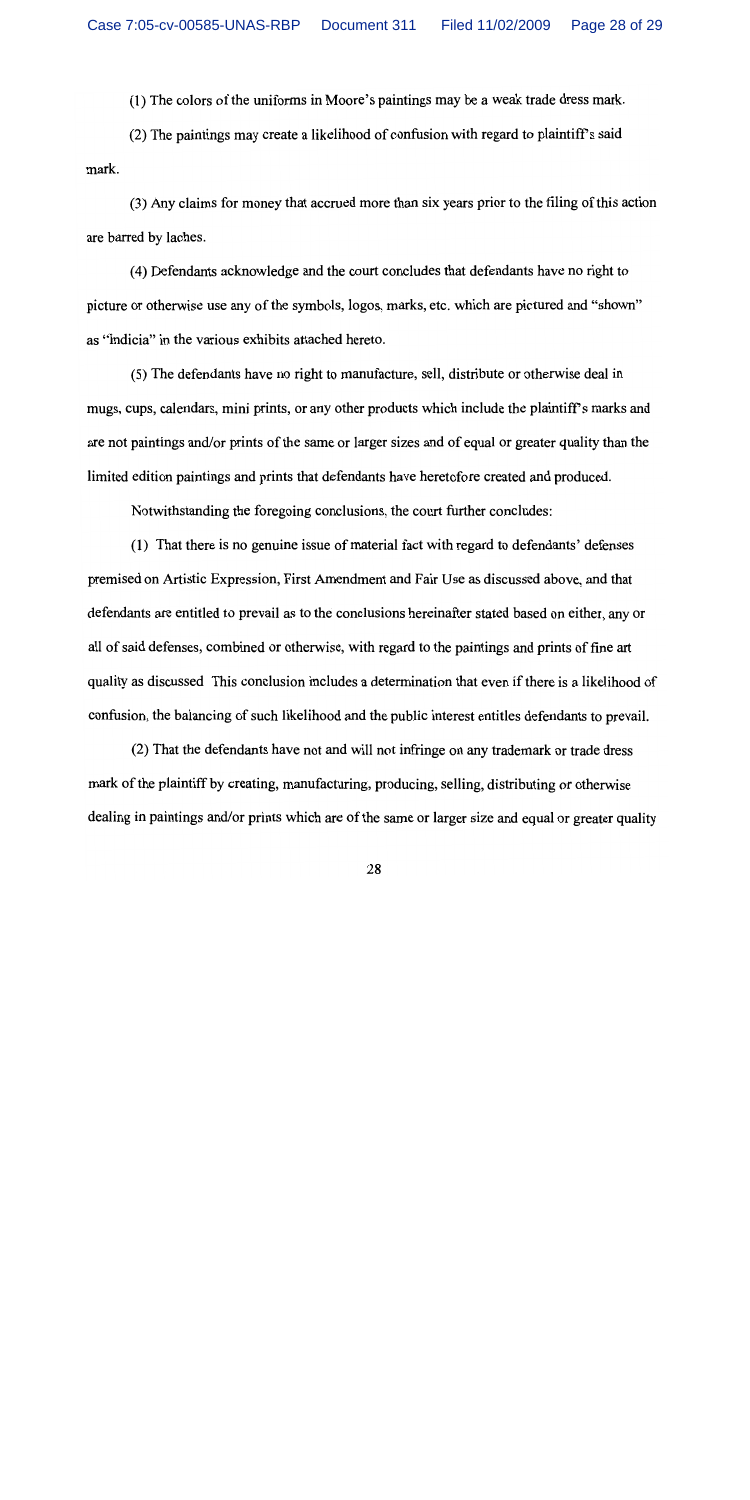than the limited edition paintings and prints that the defendants have heretofore created and produced.

(3) That the license agreements previously entered into by the plaintiff and the defendants do not include as designated "Indicia" the depictions in the images of limited edition paintings and prints heretofore created and produced by the defendants, and that said license agreements do not otherwise bar the defendants from creating, manufacturing, producing, selling, distributing or otherwise dealing in said paintings and prints of the limited edition types previously created, manufactured, produced, sold and distributed by the defendants.

Within ten (10) calendar days, the parties may submit to the court any suggested language (not more than four (4) pages) to add, delete, correct or otherwise change which might avoid a later misunderstanding of the court's intentions. Further, within said period, the parties may submit a suggested proposed final judgment (not more than four (4) pages) consistent with the foregoing opinions. The parties will have seven (7) calendar days thereafter to respond (not more than four  $(4)$  pages).

This the  $2^{nd}$  day of November, 2009.

Robert B. Fresh

**SENIOR UNITED STATES DISTRICT JUDGE**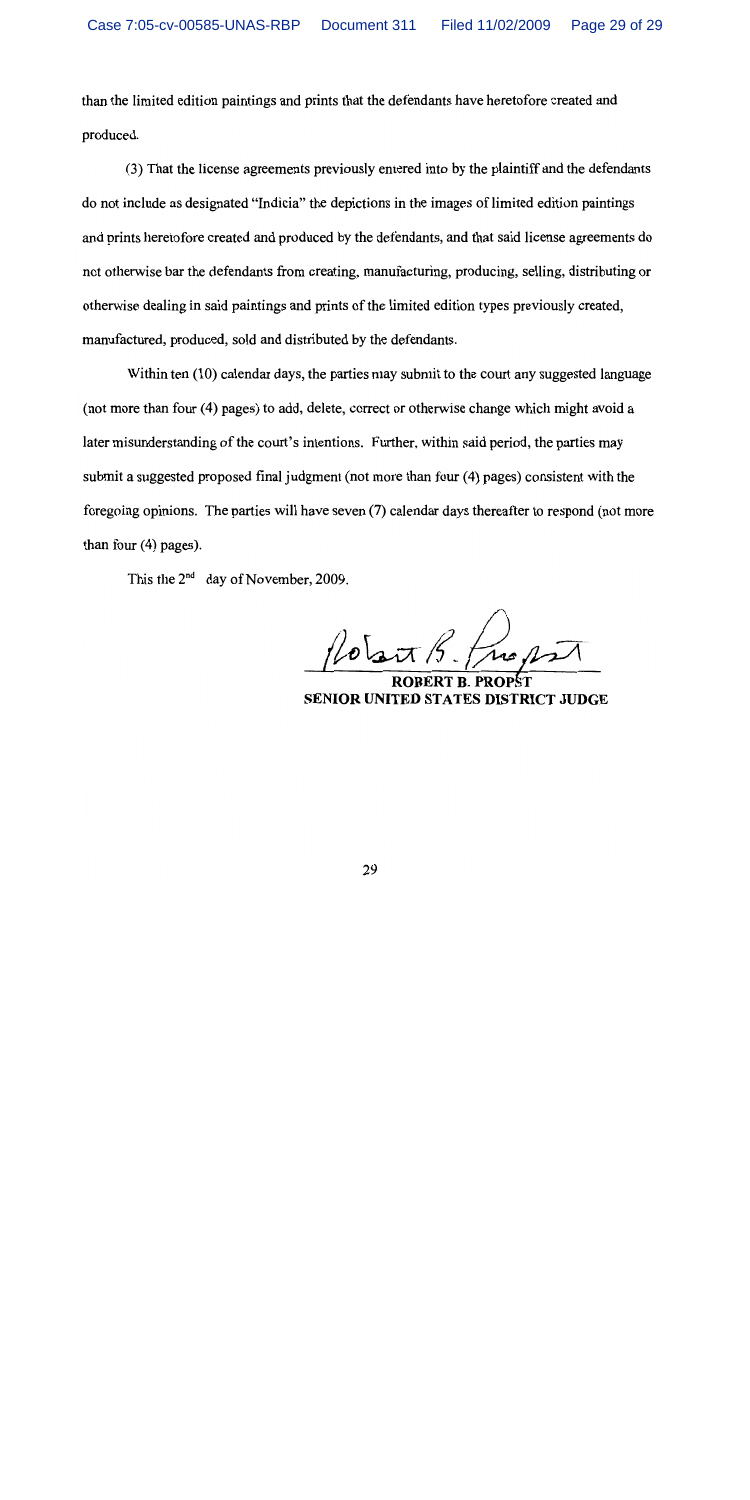$V$ .  $C$ ase  $V$ ?05-cv-00585-UNAS-RBP Document 311-2 Filed 11/02/2009  $V$ 84 Page  $V$ 1 of  $/9$ <sup>29</sup>

FILED

 $E$  x hubit

 2009 Nov-02 PM 01:42 U.S. DISTRICT COURT N.D. OF ALABAMA

#### **APPENDIX B**

.<br>2008 - Sharp et al Sara e de la familie de la Sara de La Caracteria et al Sara de La Sara de La Sara de La Sar

#### LAIVERSITY OF ALABAMA

The University of Alabama is the owner of all rights, thie, and interest in and to the following Indicia, which meludes trademarks, service marks, trade names, designs. logos, seals, and symbols.

**Verbjage:** 

Colors:

Crimson PMS 201 Gray PMS 429

University of Alabama ® Roll Tide ® Crimson Tide ® U of A ® Bama ® Alabama ®



# **Graphics:**







In addition to the Indicia shown above, any Indicia adopted hereafter and used or approved for use by the University of Alabama shall be deemed to be additions to the Indicia as though shown above and shall be subject to the terms and conditions of the Agreement.

09/94

**MOORE 001813** 

**MOORE00181**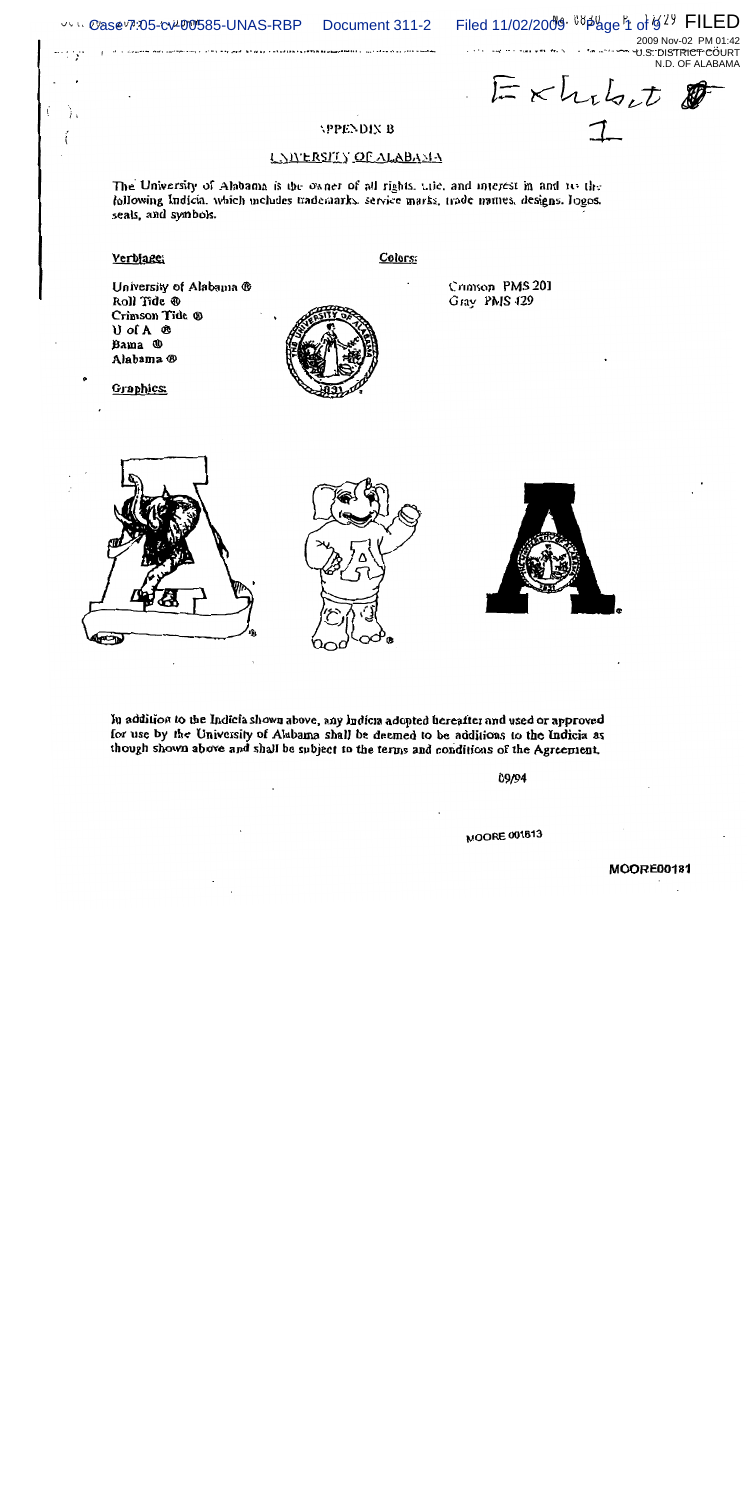

ັບ. ບູບ. 2002<br>Case 7:05-cv-00585-UNAS-RBP Document 311-2 Filed 11/02/2009 Nα.R**age 2 o**f 9<sub>18</sub>/29

 $\begin{pmatrix} 1 \\ 1 \end{pmatrix}$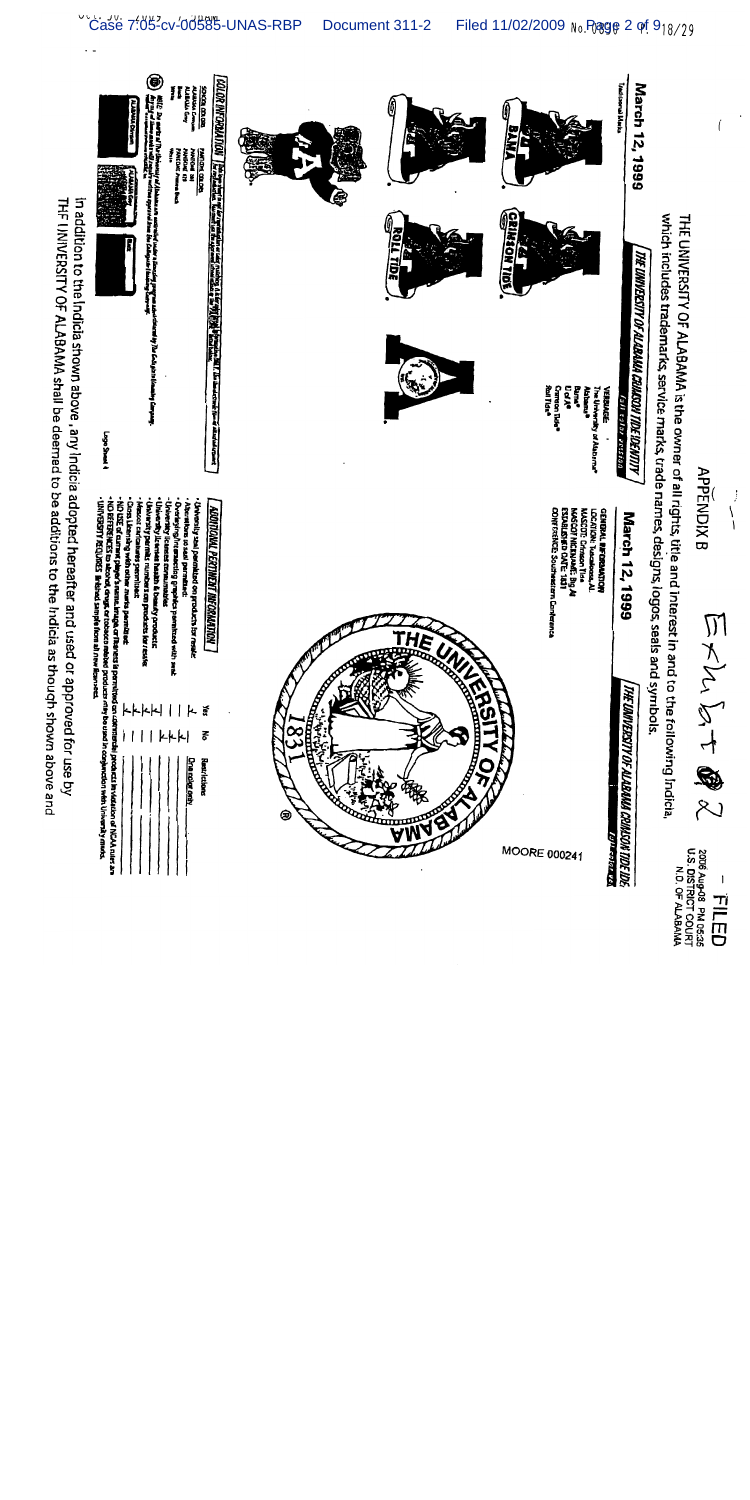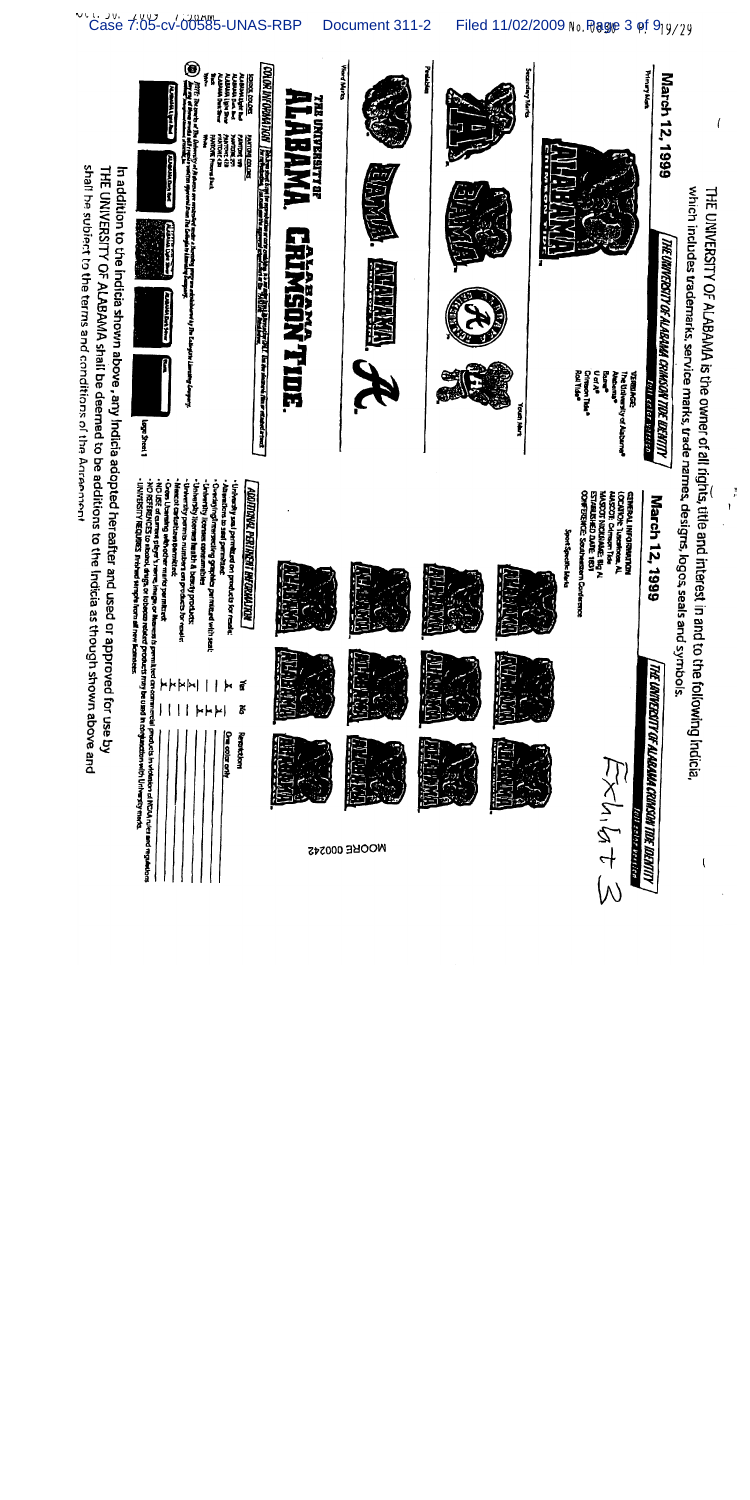-vแบ**@aseW05-cv200585-UNAS-RBP** 

Document 311-2

Case 7:05-cv-00585-UNAS-RBP

Document 262-11

Filed 11/02/200 % 0 \$2 ge 4 of 9/29 Filed 09/15/2009 Page 7 of 10

#### **APPENDIX B**

# University Of Alabama

University Of Alahoma is the owner of all rights, this and interest to and to the influency lapticity, which includes trademants, service marks, made names, designe, legos, sunk and symbols.

Verbiage: University of Alabama ® **Boll Tisk** <sup>®</sup> Crimeton Tide ® **U**atA® Bama ® **Alubema@** 

Graphics:



Colors: **This Mil Crimon** FIRSS 4259 Given

 $E$  $xh,b,\tau$ 







In addition to the Indicia shown above, my Indicia adopted hereafter and used or approved for use by University Of Alabama shall be dermed to be additions to the Indicia as though shown above sual shall be subject to the torus and conditions of the Agreement. July, 1997

**MOORE 001470**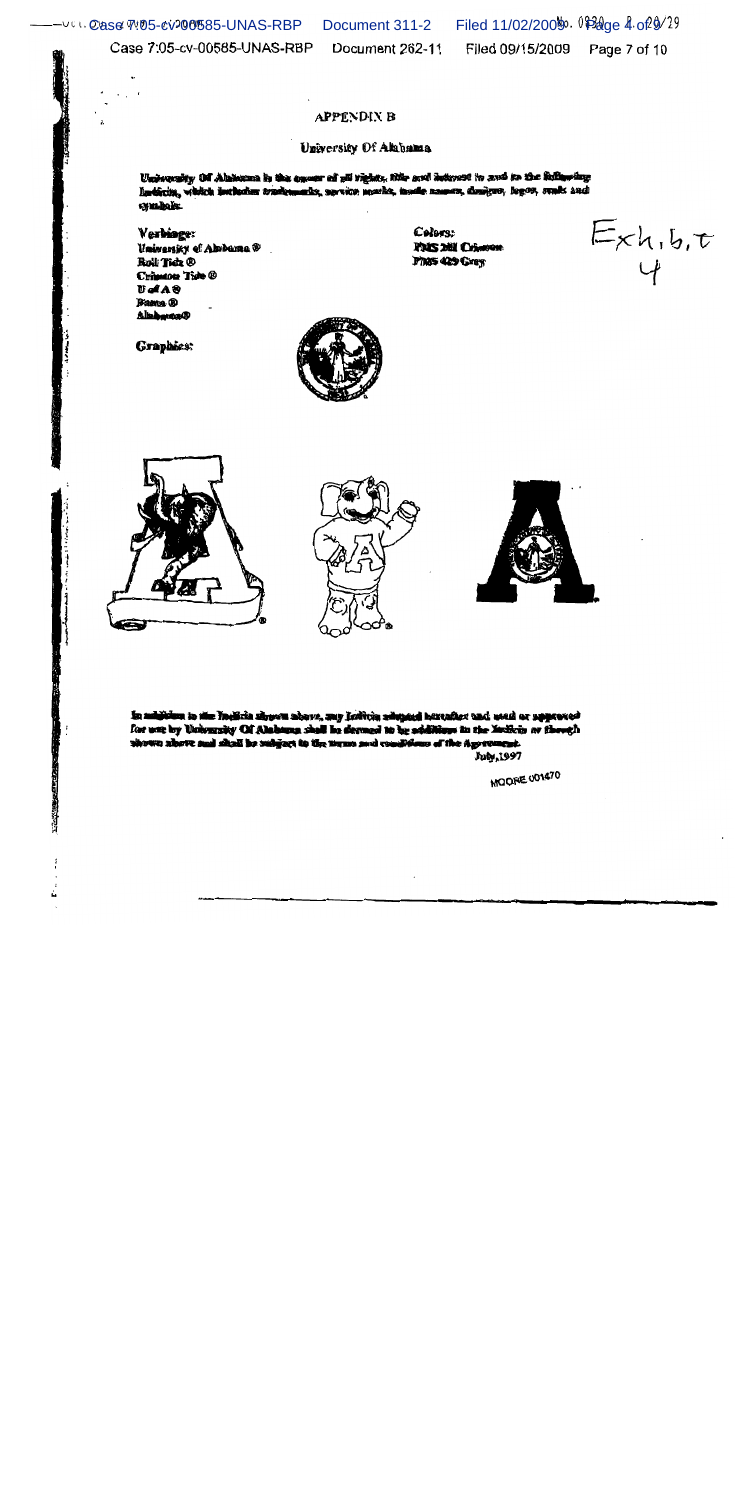. Case 7:05-cv-00585-UNAS-RBP Document 311-2 Filed 11/02/2009 UBage 5 of 9.29



# **Why Crimson?**

Crimson was officially designated as Harvard's color by a vote of the Harvard Corporation in 1910. But why crimson? A pair of rowers, Charles W. Eliot, Class of 1853, and Benjamin W. Crowninshield, Class of 1858, provided crimson scarves to their teammates so

that spectators could differentiate Harvard's crew team from other teams during a regatta in 1858. Eliot became Harvard's 21st president in 1869 and served until 1909; the Corporation vote to make the color of Eliot's bandannas the official color came soon after he stepped down.

But before the official vote by the Harvard Corporation, students' color of choice had at one point wavered between crimson and magenta - probably because the idea of using colors to represent universities was still new in the latter part of the 19th century. Pushed by popular debate to decide. Harvard undergraduates held a plebiscite on May 6, 1875, on the University's color, and crimson won by a wide margin. The student newspaper - which had been called The Magenta - changed its name with the very next issue.

In 1898, Robert Todd Lincoln, Class of 1864, served as the 24th president of the Harvard Alumni Association (est. 1840).

In 1872, the Harvard University Foot Ball Club organized in Holden Chapel; Bob Grant, Class of 1873, was the first president.

<previous next>

 $Exh, b, t$ 

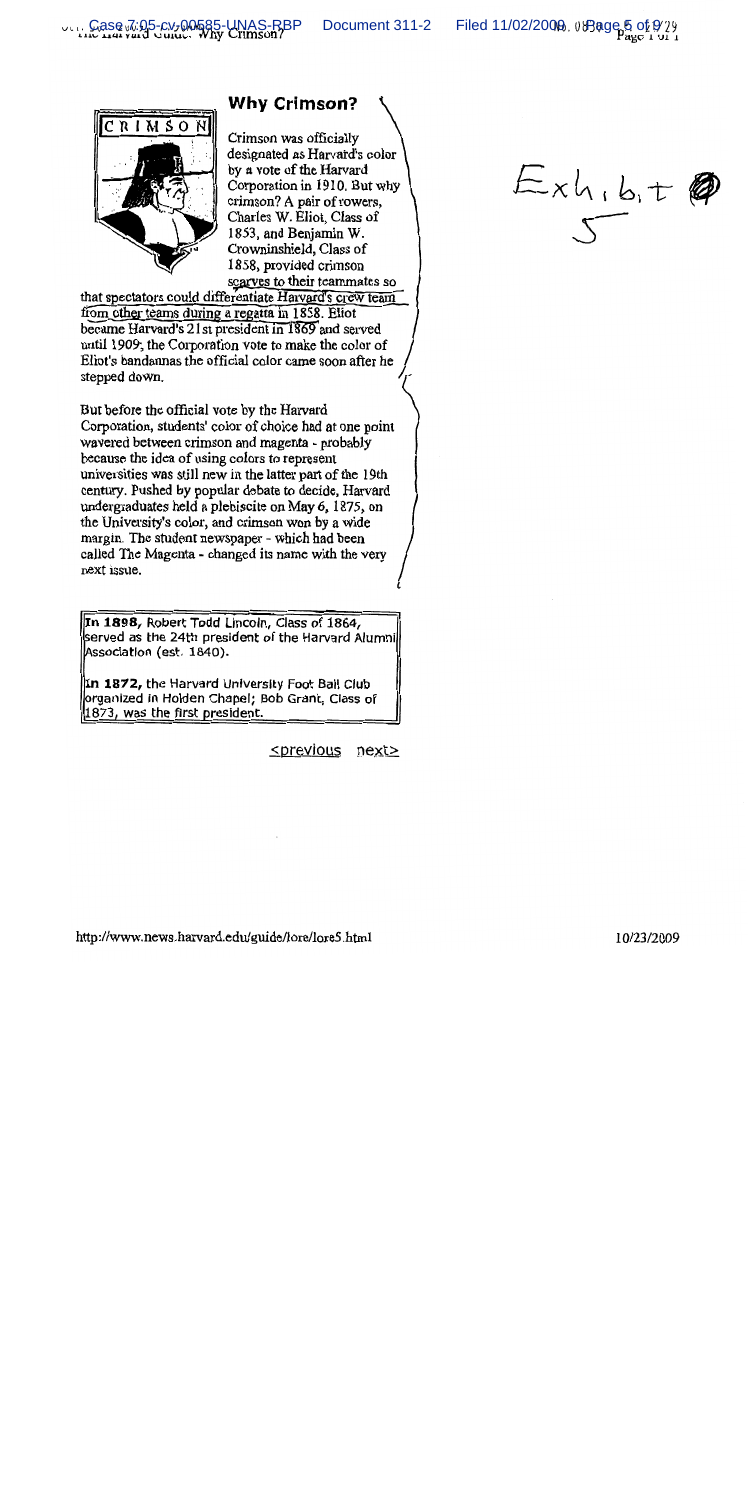": :: Clase 7:05-GV-004585 Wikipedia BR free convoleme 3in 1-2

Filed 11/02/2009  $^{08}$   $^{18}$  age bef 4.4.23

# **Ripon College football**

 $Exh.b.t$ 

From Wikipedia, the free encyclopedia

The Ripon College Red Hawks are members of the Midwest Conference. Their current head coach is Ron Ernst. The team has been known as the Red Hawks since 1985. Prior to that time, the football team was known as the Redmen.

# Redmen nickname

Early Ripon College teams in athletics -- and in other activities, such as debate -- were referred to as the Crimson or Crimson and White. Crimson warriors, Crimson-clad men, and even Crimson tide were popular descriptions, just as opposing teams were referred to as Maroons and Blue and Gold or Navy, in the style of the times.

It is widely believed that the name "Redmen" was adopted because of Donald "Red" Martin, who starred in football as a quarterback, and in basketball and track from 1926-1929, and who became a coach of freshman football and basketball in 1930. However, a College Days article of February 7, 1928 indicates that the term Redmen had been used for "several years," and indeed, sportswriters in the Days used the term "Redmen" alongside "Crimson" as early as 1923.

It is commonly asserted that "Redmen" derived from "Red's men," following the convention that referred to teams by their coach's name--usually the coach's last name--"Rippe's men" or "Kolfmen," for instance, after coaches of 1924-1930. In fact, College Days articles can be found which refer to the Martinmen for Martin's basketball teams. Coach Dochling was the athletic director and coach of football and other sports when Martin was a player and coach, and those teams were often called the Doehlingmen or Doehlingites. According to George Miller, however, Coach Doehling made his objections to this practice quite clear.

A survey of the Days does not show a direct link from Red Martin to Redman (which, as stated earlier, was used in Days headlines before Martin was a student). During Martin's vears, Crimson, Redmen, Doehlingmen, Doehlingites, the Reds and other phrases were used interchangeably, although the term Redmen appeared to gain in use over the term Crimson in the late 1920s and early 1930s. The Days referred to Martin as the Ripon "Redhead" and used his nickname, Red, frequently--a common practice then. The Days did not call the team "Red's men" while Martin was a player and there are only one or two instances of that while he was a coach. No published source has been found that directly links Red's men to Redmen. "Red" Martin's popularity as athlete and coach may have contributed to the increased use of the nickname Redmen, although, since Coach Doehling was the dominant figure in athletics of that period, it is likely that he influenced the adoption of the name, too. Redmen probably referred, however, simply to the traditional school colors and the name Crimson.

After attention began to be paid to women's athletic activities on campus, some problems occurred with adapting the Redman name to women's teams which might not have occurred with the use of Crimson. No satisfactory nickname for women's teams seems to have been found. "Redwomen" and "Lady Red" were both used in the 1980s and 1990s.

It is not certain when the Indian-head logo was adopted, but the association of the name Redman with stereotypical Native American imagery was well established between 1924 and 1929 in College Days sports columns, college yells, pep rallies, and homecoming events. The use of the Native American stereotypes appears to have increased as the use of the name Redman became more dominant. At that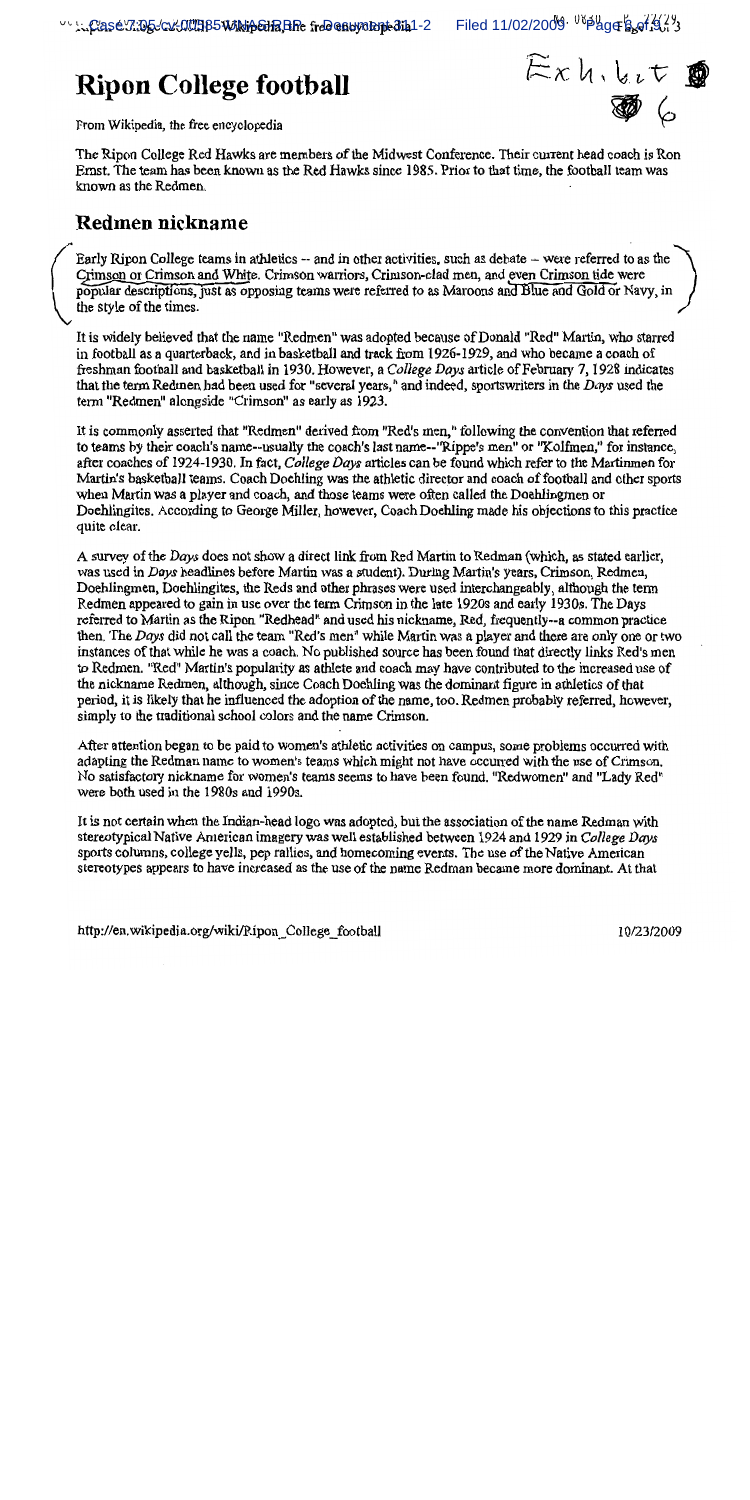Although the college dropped the Redmen name primarily because of negative implications to American Indian culture, the college's historical records show the name was originally used in association with the school's primary color-red.

It wasn't until years later the image of an Indian was even added to college uniforms and equipment.

Although the Redmen name was used to describe Ripon's athletics for more than 60 years, the actual origin of the name is somewhat sketchy.

"I think it came from a coach in the 20s," speculates sophomore tennis player Ben Sweeney, who is not alone in his assumption.

Some, including current athletes, are under the impression the name was a product of Donald "Red" Martin, an athlete and coach for Ripon during the late 1920s and early 30s.

Yet, information from the college's archives, including reports from the College Days, indicates the name Redmen was used by the college before Martin attended the school.

"Early Ripon College teams in athletics-and in other activities, such as debatewere referred to as Crimson or Crimson and White," writes Louise Schang in a report on the Redmen name, housed in the college's archives.

Popular descriptions during the time included the Crimson Warriors, Crimsonclad Men and Crimson Tide, which was the style of the time, according to Schang.

For example, Schang writes, "Opposing teams were referred to as Maroons and Blue and Gold or Navy."

By the time use of the Redmen name developed, it was used as an extension of previous names that were an easy way to include one of the school's colors.

Although no precise records as to when the Redmen name first appeared were available, College Days sports pages contained the name as early as 1923.

Therefore, while Martin cannot be credited as the source behind the name, it appears to have been popularized by Martin, who was a star quarterback and athlete in track and basketball and played for Ripon between 1926 and 1929.

In 1930 Martin became a coach of football and basketball.

While Martin was a coach, terms such as Crimson, Redmen, Doehlingmen (named for Coach Doehling, who was the athletic director, coach of football and other sports at the time) and the Reds were among the phrases used interchangeably, says Schang's report.

It wasn't until the late 20s and early 30s that the term Redmen gained usage over Crimson.

"Red' Martin's popularity as athlete and coach may have contributed to the increased use of the nickname Redmen, although, since Coach Doehling was the dominant figure in athletics of that period, it is likely that he influenced the adoption of the name, too," Schang writes.

She continues, "Redmen probably referred however, simply to the traditional school colors and the name

# Filed 11/02/2009830Page 739f29





Redmen shirts with the former college logo. The emblem is a sign of unity, success and strength, they sav. [Click to enlarge]



Media Credit: Photo courtesy Ripon College archives A squeaky toy of old. Under its earlier mascot of Redmen, toys such as this could be found representing Ripon College. [Click to enlarge]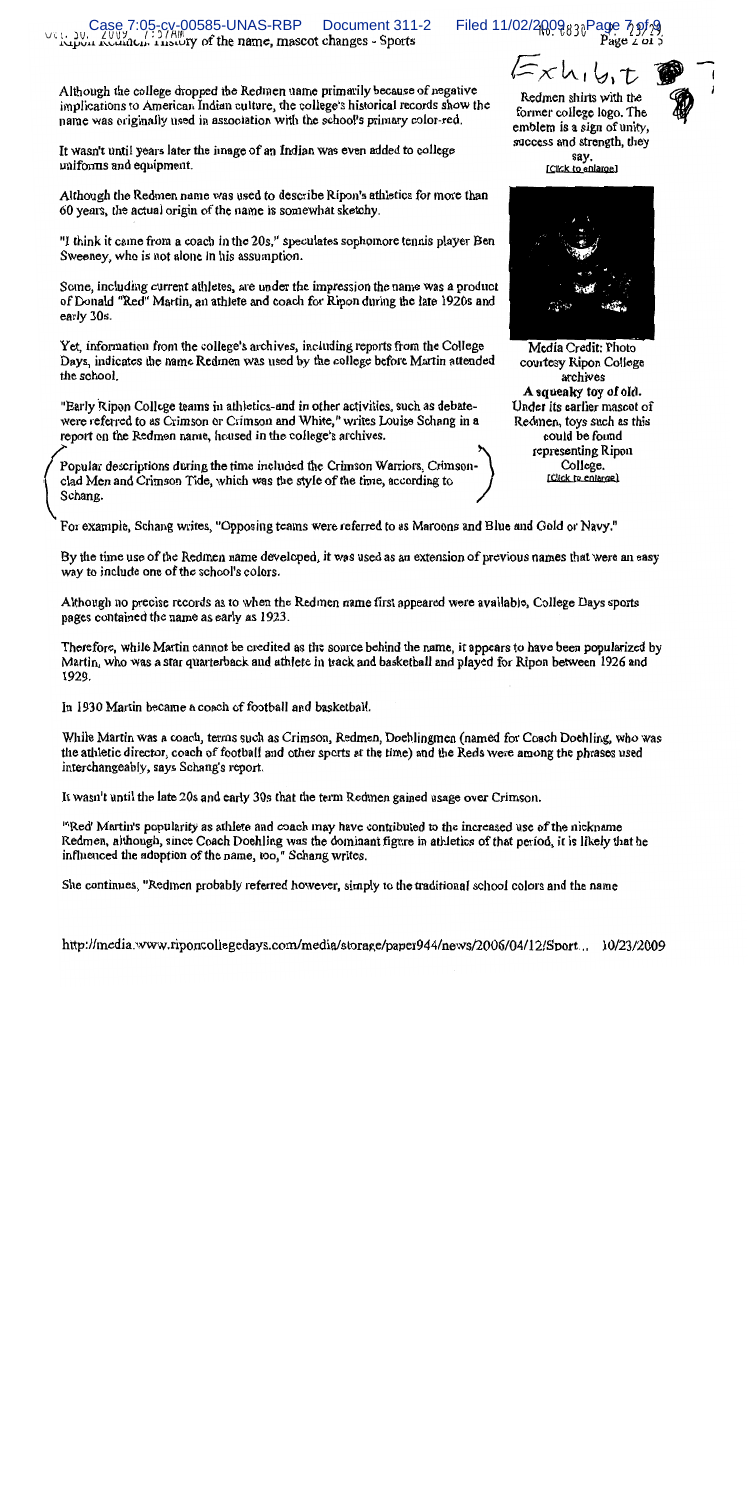

time, references to scalping the opponents, the Redmen tribe, powwows on the Square and squaws were not apparently seen as offensive, but simply added variety to a sportswriter's pool of clichés or the possibilities for Homecoming themes. Other minorities, of course, were accorded similar treatment in other contexts. These stereotypes continued in varying degrees from then through now: A publication for freshmen women published by the Women's Self-Government Association in 1945-46 was titled The Ripon Squaw; the Indian-head logo appeared on cheerleader outfits into the 1970s and that image still appears on floor mats at Storzer.

In summary, Red Martin's years as a player and coach coincide with the transition to the use of Redmen instead of Crimson for college teams, but his nickname does not appear to be the direct source of the Redman name, since it was in use before he was a student. Also, the name Redmen apparently did not originate from Native American imagery, but it did become associated with it fairly quickly. The earliest traditional college name was Crimson, a nickname that survives in the college vearbook title today. reflecting the use of Crimson for academic, social and athletic activities in the early years of Ripon College.

# $\sim$ **Red Hawk nickname**

In the mid-1980s, the College sought to develop a comprehensive identity program. Though the seal continues to be used as a formal icon of the College, appearing on more formal college publications. stationary, plaques and banners, a more flexible and contemporary image was in demand, according to Douglas Northrop, professor of English and chair of the department and vice president and dean of the College from 1979-94.

Northrop says there was a significant push under William R. Stott Jr., president of the College from 1985-95, to produce a coherent and consistent identity for the College. "Much of the effort was designed to create and to express a pride in the institution, which had regularly kept its light under a basket or at least hidden in the trees," says Northrop.

In 1985, the College hired Rotelli Design, Inc. of Chicago to design a logo that would distinctively convey the traditional image of Ripon College yet be flexible. Rotelli worked with campus officials to produce recommendations to assist Ripon in presenting a consistent, well-defined image to the public. The Ripon College logo type, or Carolus Roman, was adopted at the recommendation of Rotelli and is still used on college publications.

"We worked for a consistent typeface and colors of ink on stationary, posters, brochures and other college objects, including plant department vehicles and other equipment," says Northrop.

Ripon has consistently had a historic affiliation with the color red. At Rotelli's recommendation, a deep red, specifically Pantone Matching System (PMS) color number 201, was adopted as the College's official color.

# **References**

- History of the Redmen Name http://www.ripon.edu/library/archives/reference/redman\_name.html
- History of the Red Hawk name http://www.ripon.edu/library/archives/reference/symbols.html

Retrieved from "http://en.wikipedia.org/wiki/Ripon College football" Categories: Midwest Conference

- This page was last modified on  $31$  May 2008 at 01:09.